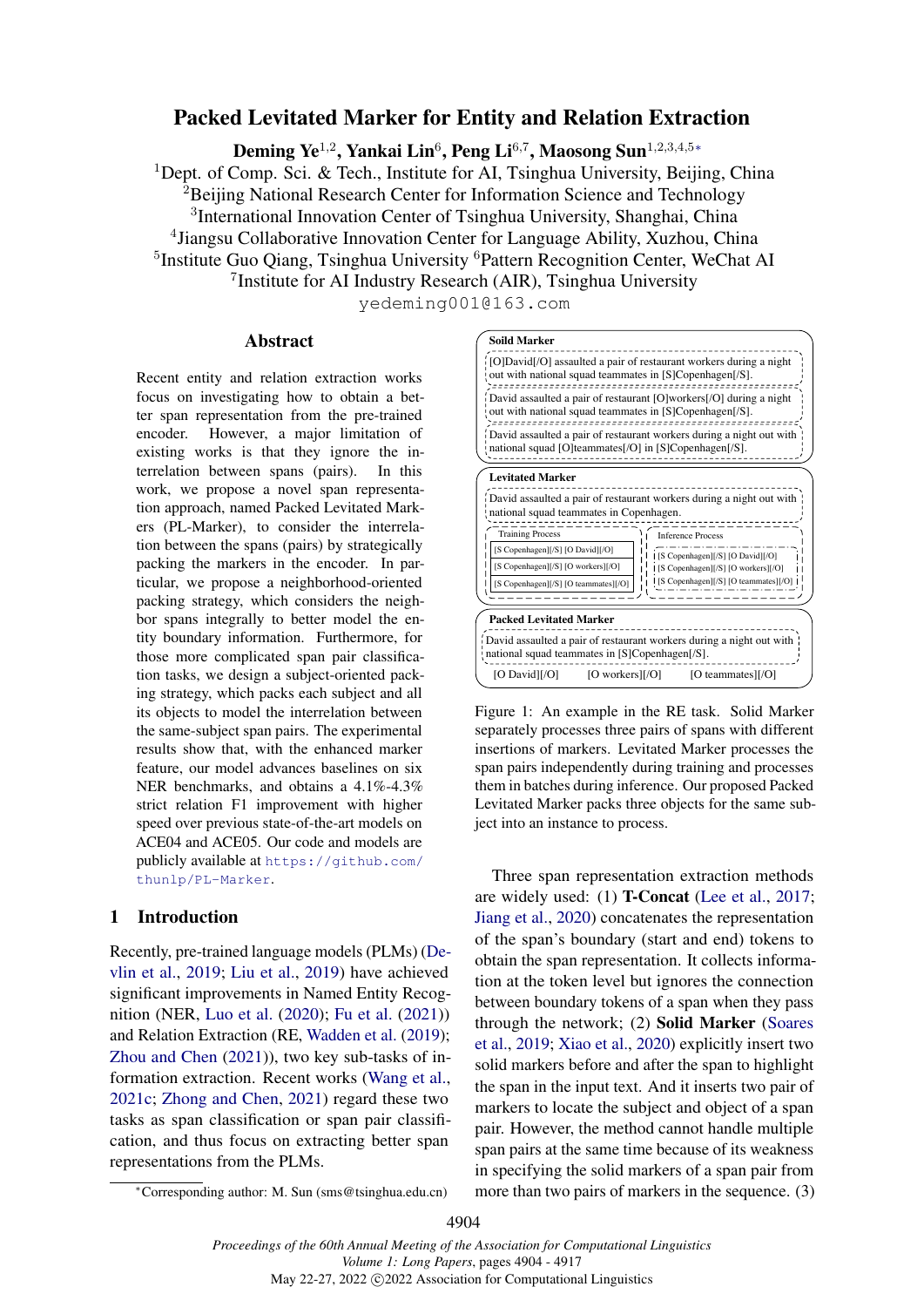Levitated Marker [\(Zhong and Chen,](#page-11-2) [2021\)](#page-11-2) first sets a pair of levitated markers to share the same position with the span's boundary tokens and then ties a pair of markers by a directional attention. To be specific, the markers within a pair are set to be visible to each other in the attention mask matrix, but not to the text token and other pairs of markers. Existing work [\(Zhong and Chen,](#page-11-2) [2021\)](#page-11-2) simply replaces solid markers with levitated markers for an efficient batch computation, but sacrifices the model performance.

As the RE example shown in Figure [1,](#page-0-1) to correctly identify that David, workers and teammates are *located\_in* Copenhagen, it is important to separate out that David *attacked* the restaurant workers and he had *social* relation with his teammates. However, prior works with markers [\(Zhong and](#page-11-2) [Chen,](#page-11-2) [2021\)](#page-11-2) independently processes the span pairs with different insertions of markers in the training phrase, and thus ignore interrelation between spans (pairs) [\(Sorokin and Gurevych,](#page-10-2) [2017;](#page-10-2) [Luan et al.,](#page-9-3) [2019;](#page-9-3) [Wadden et al.,](#page-10-0) [2019\)](#page-10-0).

In this work, we introduce Packed Levitated Marker (PL-Marker), to model the interrelation between spans (pairs) by strategically packing levitated markers in the encoding phase. A key challenge of packing levitated markers together for span classification tasks is that the increasing number of inserted levitated markers would exacerbate the complexity of PLMs quadratically [\(Ye et al.,](#page-11-4) [2021\)](#page-11-4). Thus, we have to divide spans into several groups to control the length of each input sequence for a higher speed and feasibility. In this case, it is necessary to consider the neighbor spans integrally, which could help the model compare neighbor spans, *e.g.* the span with the same start token, to acquire a more precise entity boundary. Hence, we propose a neighborhood-oriented packing strategy, which packs the spans with the same start token into a training instance as much as possible to better distinguish the entity boundary.

For the more complicated span pair classification tasks, an ideal packing scheme is to pack all the span pairs together with multiple pairs of levitated markers, to model all the span pairs integrally. However, since each pair of levitated markers is already tied by directional attention, if we continue to apply directional attention to bind two pairs of markers, the levitated marker will not be able to identify its partner marker of the same span. Hence, we adopt a fusion of solid markers and levitated

markers, and use a subject-oriented packing strategy to model the subject with all its related objects integrally. To be specific, we emphasize the subject span with solid markers and pack all its candidate object spans with levitated markers. Moreover, we apply an object-oriented packing strategy for an intact bidirectional modeling [\(Wu et al.,](#page-11-5) [2020\)](#page-11-5).

We examine the effect of PL-Marker on two typical span (pair) classification tasks, NER and endto-end RE. The experimental results indicate that PL-Marker with neighborhood-oriented packing scheme performs much better than the model with random packing scheme on NER, which shows the necessity of considering the neighbor spans integrally. And our model also advances the T-Concat model on six NER benchmarks, which demonstrates the effectiveness of the feature obtained by span marker. Moreover, compared with the previous state-of-the-art RE model, our model gains a 4.1%-4.3% strict relation F1 improvement with higher speed on ACE04 and ACE05 and also achieves better performance on SciERC, which shows the importance of considering the interrelation between the subject-oriented span pairs.

## 2 Related Work

In recent years, span representation has attracted great attention from academia, which facilitates various NLP applications, such as named entity recognition [\(Ouchi et al.,](#page-10-3) [2020\)](#page-10-3), relation and event extraction [\(Luan et al.,](#page-9-3) [2019\)](#page-9-3), coreference resolution [\(Lee et al.,](#page-9-2) [2017\)](#page-9-2), semantic role labeling [\(He](#page-8-3) [et al.,](#page-8-3) [2018\)](#page-8-3) and question answering [\(Lee et al.,](#page-9-4) [2016\)](#page-9-4). Existing methods to enhance span representation can be roughly grouped into three categories:

Span Pre-training The span pre-training approaches enhance the span representation for PLMs via span-level pre-training tasks. [Sun et al.](#page-10-4) [\(2019\)](#page-10-4); [Lewis et al.](#page-9-5) [\(2020\)](#page-9-5); [Raffel et al.](#page-10-5) [\(2020\)](#page-10-5) mask and learn to recover random contiguous spans rather than random tokens. [Joshi et al.](#page-9-6) [\(2020\)](#page-9-6) further learns to store the span information in its boundary tokens for downstream tasks.

Knowledge Infusion This series of methods focuses on infusing external knowledge into their models. [Zhang et al.](#page-11-6) [\(2019\)](#page-11-6); [Peters et al.](#page-10-6) [\(2019\)](#page-10-6); [Wang et al.](#page-10-7) [\(2021a\)](#page-10-7) learn to use the external entity embedding from the knowledge graph or the synonym net to acquire knowledge. [Soares et al.](#page-10-1) [\(2019\)](#page-10-1); [Xiong et al.](#page-11-7) [\(2020\)](#page-11-7); [Wang et al.](#page-10-8) [\(2021b\)](#page-10-8);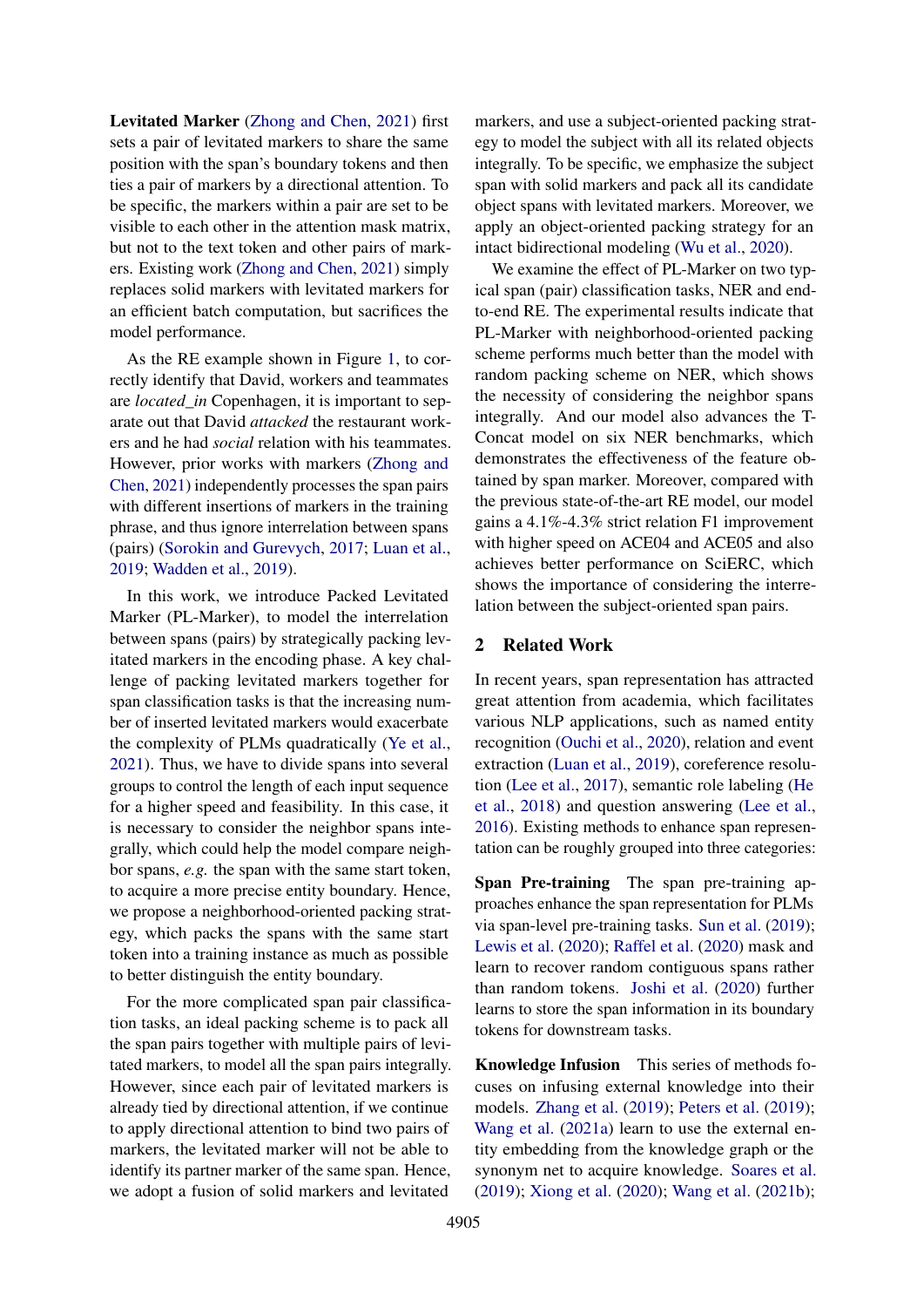[Yamada et al.](#page-11-8) [\(2020\)](#page-11-8) conduct specific entity-related pre-training to incorporate knowledge into their models with the help of Wikipeidia anchor texts.

Structural Extension The structural extension methods add reasoning modules to the existing models, such as biaffine attention [\(Wang et al.,](#page-11-9) [2021d\)](#page-11-9), graph propagation [\(Wadden et al.,](#page-10-0) [2019\)](#page-10-0) and memory flow [\(Shen et al.,](#page-10-9) [2021\)](#page-10-9). With the support of modern pre-training encoders (*e.g.* BERT), the simple model with solid markers could achieve state-of-art results in RE [\(Zhou and Chen,](#page-11-0) [2021;](#page-11-0) [Zhong and Chen,](#page-11-2) [2021\)](#page-11-2). However, it is hard to specify the solid markers of a span pair from more than two pairs of markers in the sequence. Hence, previous work [\(Zhong and Chen,](#page-11-2) [2021\)](#page-11-2) has to process span pairs independently, which is time-consuming and ignores the interrelation between the span pairs. In this work, we introduce the neighborhoodoriented and the subject-oriented packing strategies to take advantage of the levitated markers to provide an integral modeling on spans (pairs).

To our best knowledge, we are the first to apply the levitated markers on the NER. On the RE, the closest work to ours is the PURE (Approx.) [\(Zhong](#page-11-2) [and Chen,](#page-11-2) [2021\)](#page-11-2), which independently encodes each span pair with two pairs of levitated markers in the training phase and batches multiple pairs of markers to accelerate the inference process. Compared to their work, our model adopts a fusion subject-oriented packing scheme and thus handle multiple span pairs well in both the training and inference process. We detail the differences between our work and PURE in Section [4.4.2](#page-6-0) and explain why our model performs better.

# 3 Method

In this section, we first introduce the architecture of the levitated marker. Then, we present how we pack the levitated marker to obtain the span representation and span pair representation.

# 3.1 Background: Levitated Marker

Levitated marker is used as an approximation of solid markers, which allows models to classify multiple pairs of entities simultaneously to accelerate the inference process [\(Zhong and Chen,](#page-11-2) [2021\)](#page-11-2). A pair of levitated markers, associated with a span, consists of a start token marker and an end token marker. These two markers share the same position embedding with the start and end tokens of the corresponding span, while keeping the position id of

original text tokens unchanged. In order to specify multiple pairs of levitated markers in parallel, a directional attention mask matrix is applied. Specifically, each levitated marker is visible to its partner marker within pair in the attention mask matrix, but not to the text tokens and other levitated markers. In the meantime, the levitated markers are able to attend to the text tokens to aggregate information for their associated spans.

## 3.2 Neighborhood-oriented Packing for Span

Benefiting from the parallelism of levitated markers, we can flexibly pack a series of related spans into a training instance. In practice, we append multiple associated levitated markers to an input sequence to conduct a comprehensive modeling on each span.

However, even though the entity length is restricted, some of the span classification tasks still contain a large number of candidate spans. Hence, we have to group the markers into several batches to equip the model with higher speed and feasibility in practice. To better model the connection between spans with the same start tokens, we adopt a neighborhood-oriented packing scheme. As shown in Figure [2,](#page-3-0) we first sort the pairs of levitated markers by taking the position of start marker as the first keyword and the position of end marker as the second keyword. After that, we split them into groups of size up to  $K$  and thus gather adjacent spans into the same group. We packs each groups of markers and dispersedly process them in multiple runs.

Formally, given a sequence of  $N$  text tokens,  $X = \{x_1, \ldots, x_N\}$  and a maximum span length L, we define the candidate spans set as  $S(X) =$  $\{(1, 1), ..., (1, L), ..., (N, N - L), ..., (N, N)\}\.$  We first divide  $S(X)$  into multiple groups up to the size of  $K$  in order. For example, we cluster  $K$ spans,  $\{(1, 1), (1, 2), ..., (\lceil \frac{K}{L} \rceil \})$  $\frac{K}{L}$ ,  $K - \lfloor \frac{K-1}{L} \rfloor * L$ , into a group  $S_1$ . We associate a pair of levitated markers to each span in  $S_1$ . Then, we provide the combined sequence of the text token and the inserted levitated markers to the PLM (*e.g.* BERT) to obtain the contextualized representations of the start token marker  $H^{(s)} = \{h_i^{(s)}\}$  $\binom{s}{i}$  and that of the end token marker  $H^{(e)} = \{h_i^{(e)}\}$  $\binom{e}{i}$ . Here,  $h_a^{(s)}$  and  $h_h^{(e)}$  $b<sup>(e)</sup>$  are associated with the span  $s<sub>i</sub> = (a, b)$ , for which we obtain the span representations:

$$
\psi(s_i) = [h_a^{(s)}; h_b^{(e)}]
$$
 (1)

where  $[A; B]$  denotes the concatenation operation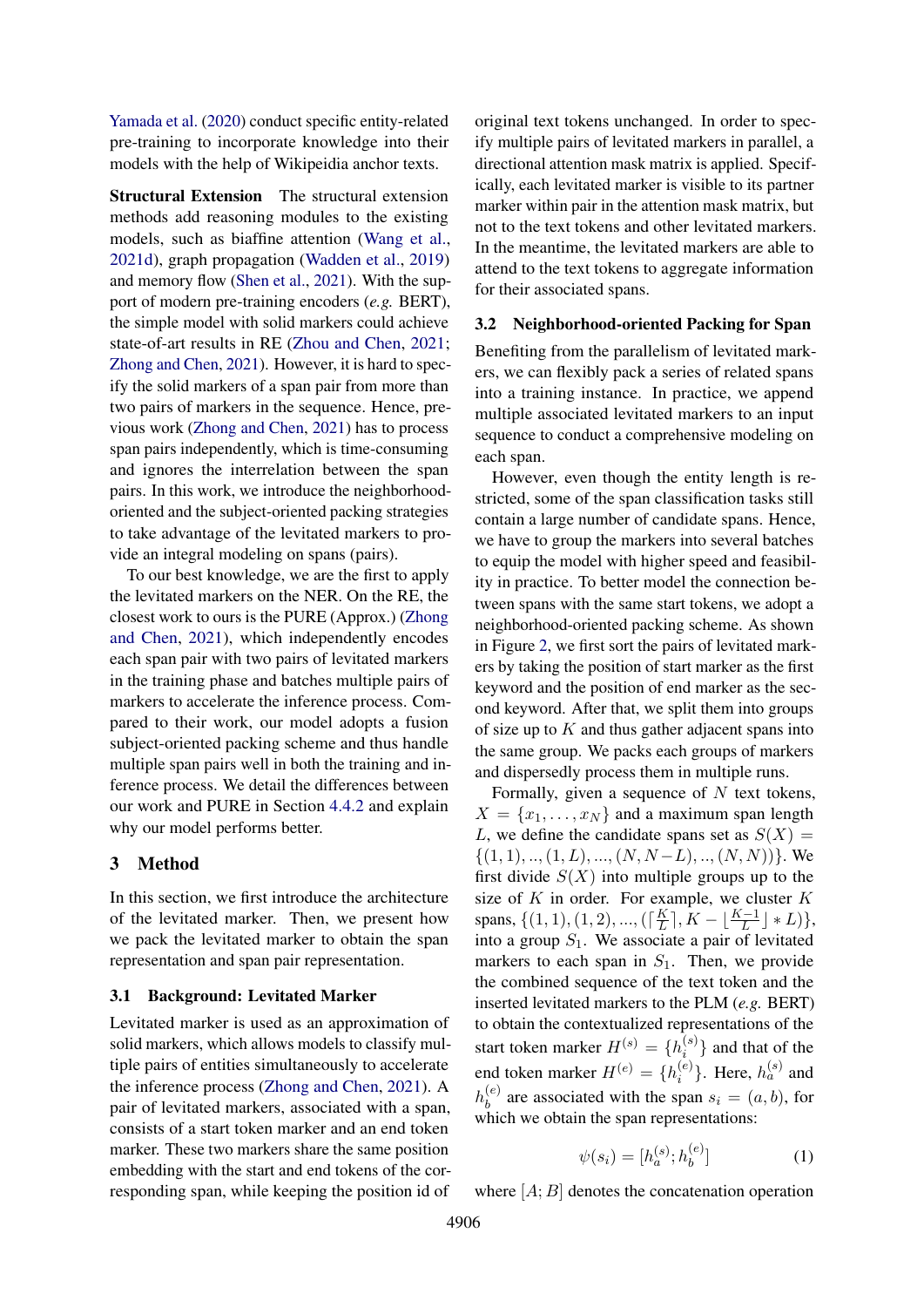<span id="page-3-0"></span>

Figure 2: An overview of our neighborhood-oriented packing and subject-oriented packing strategies. [S][/S] are solid markers. [O][/O] are levitated markers. With a maximum group size, the neighborhood-oriented packing strategy clusters the neighbor spans, *e.g.*  $\{(1,1),(1,2),...,(1,5)\}$ , in the same group. The subject-oriented packing strategy encloses the subject span, *David Green*, with solid markers, applies levitated markers on its candidate object spans, *his*, *wife* and *Dallas*, and packs them into an instance.

on the vector A and B.

For instance, we apply the levitated marker to a typical overlapping span classification task, NER, which aims to assign an entity type or a non-entity type to each possible span in a sentence. We obtain the span representation from the PLM via the packed levitated markers and then combine the features of PL-Marker and T-Concat to better predict the entity type of the cadidate span.

## 3.3 Subject-oriented Packing for Span Pair

To obtain a span pair representation, a feasible method is to adopt levitated markers to emphasize a series of the subject and object spans simultaneously. Commonly, each pair of levitated markers is tied by the directional attention. But if we continue to apply directional attention to bind two pairs of markers, the levitated marker will not be able to identify its partner marker of the same span. Hence, as shown in Figure [2,](#page-3-0) our span pair model adopts a fusion subject-oriented packing scheme to offer an integral modeling for the same-subject spans.

Formally, given an input sequence  $X$ , a subject span,  $s_i = (a, b)$  and its candidate object spans  $(c_1, d_1), (c_2, d_2), \ldots (c_m, d_m)$ , We insert a pair of solid markers [S] and [/S] before and after the subject span. Then, we apply levitated markers [O] and [/O] to all candidate object spans, and pack them into an instance. Let  $\hat{X}$  denotes this modified sequence with inserted markers:

$$
\hat{X} = ...[\mathbf{S}], x_a, ..., x_b, [\mathbf{S}], ..., x_{c_1} \cup [\mathbf{O}1], ...,
$$
  

$$
x_{d_1} \cup [\mathbf{O}1], ..., x_{c_2} \cup [\mathbf{O}2], ..., x_{d_2} \cup [\mathbf{O}2]...,
$$

where the tokens jointed by the symbol ∪ share the same position embedding. We apply a pretrained encoder on  $\tilde{X}$  and finally obtain the span pair representation for  $s_i = (a, b)$  and  $s_j = (c, d)$ :

$$
\phi(s_i, s_j) = [h_{a-1}; h_{b+1}; h_c^{(s)}; h_d^{(e)}]
$$
 (2)

where  $\left| \cdot \right|$  denotes the concatenation operation.  $h_{a-1}$  and  $h_{b+1}$  denote the contextualized representation of the inserted solid markers for  $s_i$ ;  $h_c^{(s)}$  and  $h_d^{(e)}$  $\alpha_d^{(e)}$  are the contextualized representation of the inserted levitated markers for  $s_i$ .

Compared to the method that applies two pairs of solid markers on the subject and object respectively [\(Zhong and Chen,](#page-11-2) [2021\)](#page-11-2), our fusion marker scheme replaces the solid markers with the levitated markers for the object span, which would impair the emphasis on the object span to some extent. To provide the supplemental information, we introduce an inverse relation from the object to the subject for a bidirectional prediction [\(Wu et al.,](#page-11-5) [2020\)](#page-11-5).

For instance, we evaluate our model on a typical span pair classification task, end-to-end RE, which concentrates on identifying whether all span pairs are related and their relation types. Following [Zhong and Chen](#page-11-2) [\(2021\)](#page-11-2), we first use a NER model to filter candidate entity spans, and then acquire the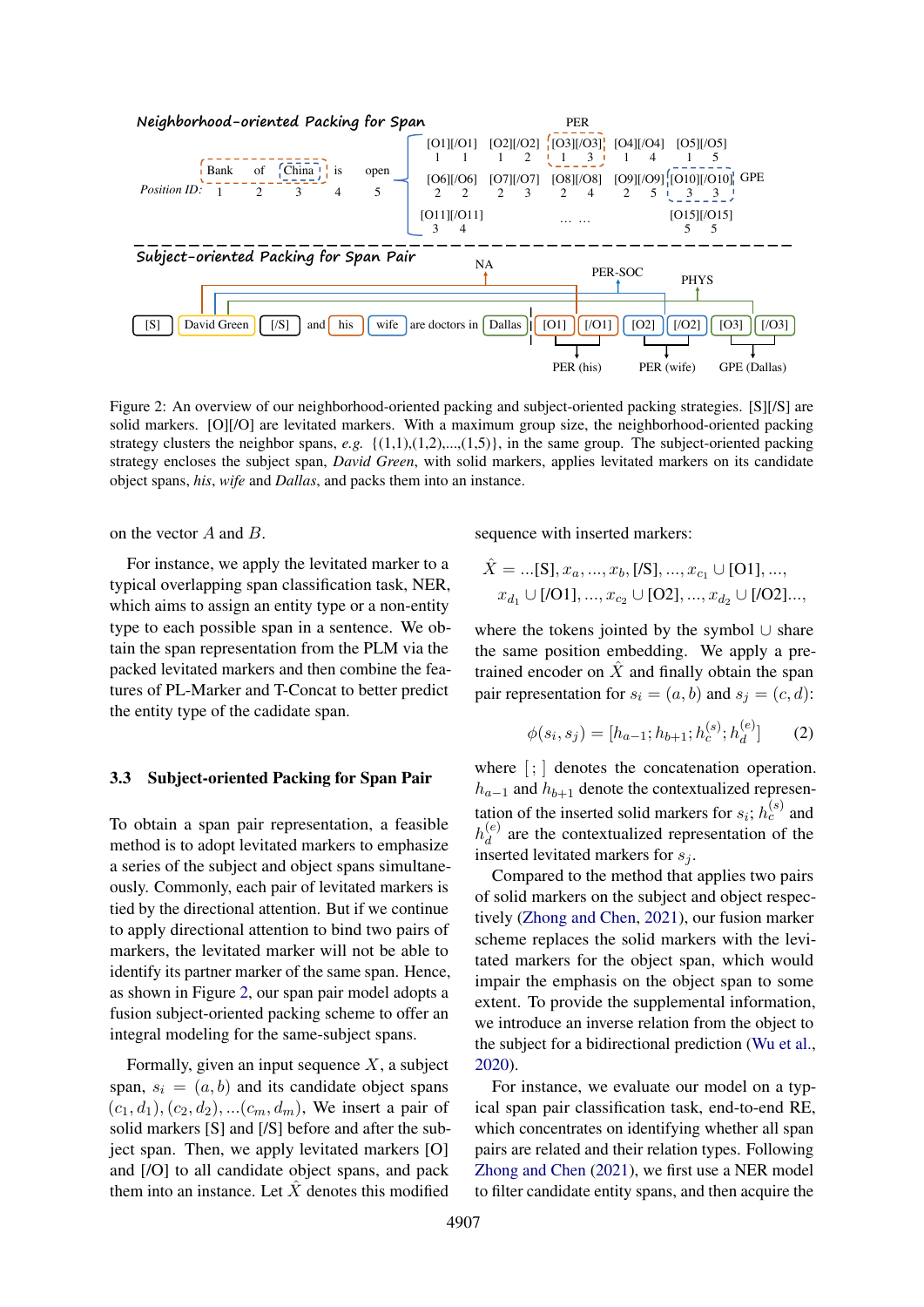span pair representation of the filtered entity span pairs to predict the relation between them. Moreover, to build the connection between entity type and relation type, we add an auxiliary loss for predicting the type of object entity [\(Zhou and Chen,](#page-11-0) [2021;](#page-11-0) [Han et al.,](#page-8-4) [2021\)](#page-8-4).

# 3.4 Complexity Analysis

Dominated by the large feed-forward network, the computation of PLM rises almost linearly with the increase in small sequence length [\(Dai et al.,](#page-8-5) [2020;](#page-8-5) [Ye et al.,](#page-11-4) [2021\)](#page-11-4). Gradually, as the sequence length continues to grow, the computation dilates quadratically due to the Self-Attention module [\(Vaswani](#page-10-10) [et al.,](#page-10-10) [2017\)](#page-10-10). Obviously, the insertion of levitated markers extends the length of input sequence. For the span pair classification tasks, the number of candidate spans is relatively small , thus the increased computation is limited. For the span classification tasks, we group the markers into several batches, which can control the sequence length within the interval in which the complexity increases nearly linearly. For the NER, we enumerate candidate spans in a small-length sentence and then use its context words to expand the sentence to 512 tokens, for which the number of candidate spans in a sentence is usually less than the context length in practice. Hence, with a small number of packing groups, the complexity of PL-Marker is still near-linearly to the complexity of previous models.

Moreover, to further alleviate the inference cost, we adopt PL-Marker as a post-processing module of a two-stage model, in which it is used to identify entities from a small number of candidate entities proposed by a simpler and faster model.

## 4 Experiment

# 4.1 Experimental Setup

# 4.1.1 Dataset

For the NER task, we conduct experiments on both flat and nested benchmarks. Firstly, on the flat NER, we adopt CoNLL03 [\(Sang and Meulder,](#page-10-11) [2003\)](#page-10-11), OntoNotes 5.0 [\(Pradhan et al.,](#page-10-12) [2013\)](#page-10-12) and Few-NERD [\(Ding et al.,](#page-8-6) [2021\)](#page-8-6). Then, on the nested NER, we use ACE04 [\(Doddington et al.,](#page-8-7) [2004\)](#page-8-7), ACE05 [\(Walker et al.,](#page-10-13) [2006\)](#page-10-13) and SciERC [\(Luan](#page-9-7) [et al.,](#page-9-7) [2018\)](#page-9-7). The three nested NER datasets are also used to evaluate the end-to-end RE. We follow [Luan et al.](#page-9-3) [\(2019\)](#page-9-3) to split ACE04 into 5 folds and split ACE05 into train, development, and test

<span id="page-4-0"></span>

| <b>Dataset</b> | #Sents | $#Ents$ ( $#Types$ ) | #Rels (#Types) |
|----------------|--------|----------------------|----------------|
| CoNLL03        | 22.1k  | 35.1k(4)             |                |
| OntoNotes 5.0  | 103.8k | 161.8k (18)          |                |
| Few-NERD       | 188.2k | 491.7k (66)          |                |
| ACE05          | 14.5k  | 38.3k(7)             | 7.1k(6)        |
| ACE04          | 8.7k   | 22.7k(7)             | 4.1k(6)        |
| SciERC         | 2.7k   | 8.1k<br>(6)          | 4.6k(7)        |

Table 1: The statistics of the adopted datasets.

sets. For other datasets, we adopt the official split. Table [1](#page-4-0) shows the statistics of each dataset.

### 4.1.2 Evaluation Metrics

For NER task, we follow a span-level evaluation setting, where the entity boundary and entity type are required to correctly predicted. For the endto-end RE, we report two evaluation metrics: (1) Boundaries evaluation (Rel) requires the model to correctly predict the boundaries of the subject entity and the object entity, and the entity relation; (2) Strict evaluation (Rel+) further requires the model to predict the entity types on the basis of the requirement of the boundary prediction. Moreover, following [Wang et al.](#page-11-9) [\(2021d\)](#page-11-9), we regard each symmetric relational instance as two directed relational instances.

## 4.1.3 Implementation Details

We adopt *bert-base-uncased* [\(Devlin et al.,](#page-8-0) [2019\)](#page-8-0) and *albert-xxlarge-v1* [\(Lan et al.,](#page-9-8) [2020\)](#page-9-8) encoders for ACE04 and ACE05. For SciERC, we use the indomain *scibert-scivocab-uncased* [\(Beltagy et al.,](#page-8-8) [2019\)](#page-8-8) encoder. For flat NER, we adopt *robertalarge* encoder. We also leverage the cross-sentence information [\(Luan et al.,](#page-9-3) [2019;](#page-9-3) [Luoma and Pyysalo,](#page-9-9) [2020\)](#page-9-9), which extends each sentence by its context and ensures that the original sentence is located in the middle of the expanded sentence as much as possible. As discussed in Section [4.4.1,](#page-5-0) for the packing scheme on NER, we set the group size to 256 to improve efficiency. We run all experiments with 5 different seeds and report the average score. See the appendix for the standard deviations and the detailed training configuration.

## 4.2 Named Entity Recognition

# 4.2.1 Baselines

Our packing scheme allows the model to apply the levitated markers to process massive span pairs and to our best knowledge, we are the first to apply the levitated markers on the NER task. We compare our neighborhood-oriented packing scheme with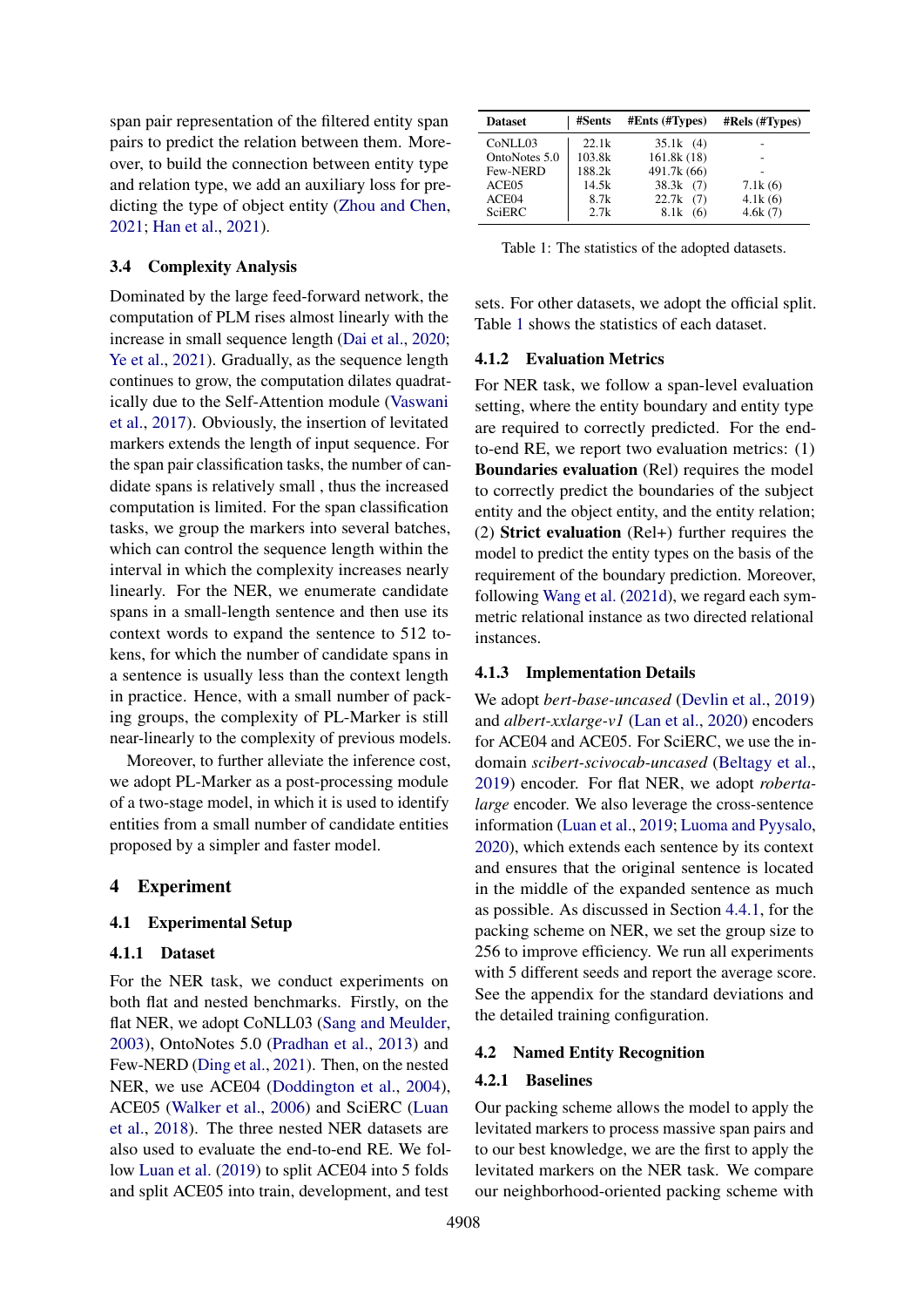<span id="page-5-1"></span>

| Model                 | CoNLL03 | Onto <sub>N5</sub> | <b>F-NERD</b> |
|-----------------------|---------|--------------------|---------------|
| Ma and Hovy $(2016)$  | 91.0    | 86.3               |               |
| Devlin et al. (2019)  | 92.8    | 89.2               | 68.9          |
| Li et al. (2020)      | 93.0    | 91.1               |               |
| Yu et al. (2020)      | 93.5    | 91.3               |               |
| Yan et al. (2021)     | 93.2    | 90.4               |               |
| SeqTagger (Our impl.) | 93.6    | 91.2               | 69.0          |
| T-Concat (Our impl.)  | 93.0    | 91.7               | 70.6          |
| Random Packing        | 93.9    | 91.8               | 61.5          |
| PL-Marker (Our model) | 94.0    | 91.9               | 70.9          |

Table 2: Micro F1 on the test set for the flat NER. OntoN5: OntoNotes 5.0; F-NERD: Few-NERD.

the Random Packing, which randomly packs the candidate spans into groups. We adopt two common NER models: (1) **SeqTagger** [\(Devlin et al.,](#page-8-0) [2019\)](#page-8-0) regards NER as a sequence tagging task and applies a token-level classifier to distinguish the IOB2 tags for each word [\(Sang and Veenstra,](#page-10-14) [1999\)](#page-10-14). (2) T-Concat [\(Jiang et al.,](#page-8-2) [2020;](#page-8-2) [Zhong and Chen,](#page-11-2) [2021\)](#page-11-2) assigns an entity type or a non-entity type to each span based on its T-Concat span representation. Note that solid markers cannot deal with the overlapping spans simultaneously, thus it is too inefficient to apply solid markers independently on the NER task.

## 4.2.2 Results

We show the flat NER results in the Table [2](#page-5-1) and the nested NER results in the Ent column of Table [3,](#page-6-1) where PURE [\(Zhong and Chen,](#page-11-2) [2021\)](#page-11-2) applies the T-Concat feature on its NER module. As follow, some observations are summarized from the experimental results: (1) The model with our neighborhood-oriented packing strategy outperforms the model with random packing strategy on all three flat NER datsets, especially obtaining a 9.4% improvement on Few-NERD. Few-NERD contains longer sentences and thus includes 325 candidate spans on average, while CoNLL03 and OntoNotes 5.0 only contain 90 and 174 respectively. It shows that the neighborhood-oriented packing strategy can well handle the dataset with longer sentences and more groups of markers, to better model the interrelation among neighbor spans. (2) With the same large pre-trained encoder, PL-Marker achieves an absolute F1 improvement of +0.1%- 1.1% over T-Concat on all six NER benchmarks, which shows the advantage of levitated markers in aggregating span-wise representation for the entity type prediction; (3) PL-Marker outperforms SeqTagger by an absolute F1 of  $+0.4\%$ ,  $+0.7\%$ ,

+1.9% in CoNLL03, OntoNote 5.0 and Few-NERD respectively, where CoNLL03, OntoNote 5.0 and Few-NERD contain 4, 18 and 66 entity types respectively. Such improvements prove the effectiveness of PL-Marker in handling diverse interrelation between entities of diverse types.

# 4.3 Relation Extraction

# 4.3.1 Baselines

For the end-to-end RE, we compare our model, PL-Marker, with a series of state-of-the-art models. Here, we introduce two of the most representative works with T-Concat and Solid Markers span representation: (1) DyGIE++ [\(Wadden et al.,](#page-10-0) [2019\)](#page-10-0) first acquires the T-Concat span representation, and then iteratively propagates coreference and relation type confidences through a span graph to refine the representation; (2) PURE [\(Zhong and Chen,](#page-11-2) [2021\)](#page-11-2) adopts independent NER and RE models, where the RE model processes each possible entity pair in one pass. In their work, PURE (Full) adopts two pairs of solid markers to emphasize a span pair and the PURE (Approx) employs two pairs of levitated markers to underline the span pair.

### 4.3.2 Results

As shown in Table [3,](#page-6-1) with the same  $BERT_{BASE}$  encoder, our approach outperforms previous methods by strict F1 of +1.7% on ACE05 and +2.5% on ACE04. With the SciBERT encoder, our approach also achieves the best performance on SciERC. Using a larger encoder, ALBERT<sub>XXLARGE</sub>, both of our NER and RE models are further improved. Compared to the previous state-of-the-art model, PURE (Full), our model gains a substantially +4.1% and +4.3% strict relation F1 improvement on ACE05 and ACE04 respectively. Such improvements over PURE indicate the effectiveness of modeling the interrelation between the same-subject or the sameobject entity pairs in the training process.

## 4.4 Inference Speed

In this section, we compare the models' inference speed on an A100 GPU with a batch size of 32. We use the BASE size encoder for ACE05 and SciERC in the experiments and the LARGE size encoder for flat NER models.

## <span id="page-5-0"></span>4.4.1 Speed of Span Model

We evaluate the inference speed of PL-Marker with different group size  $K$  on CoNLL03 and Few-NERD. We also evaluate a cascade Two-stage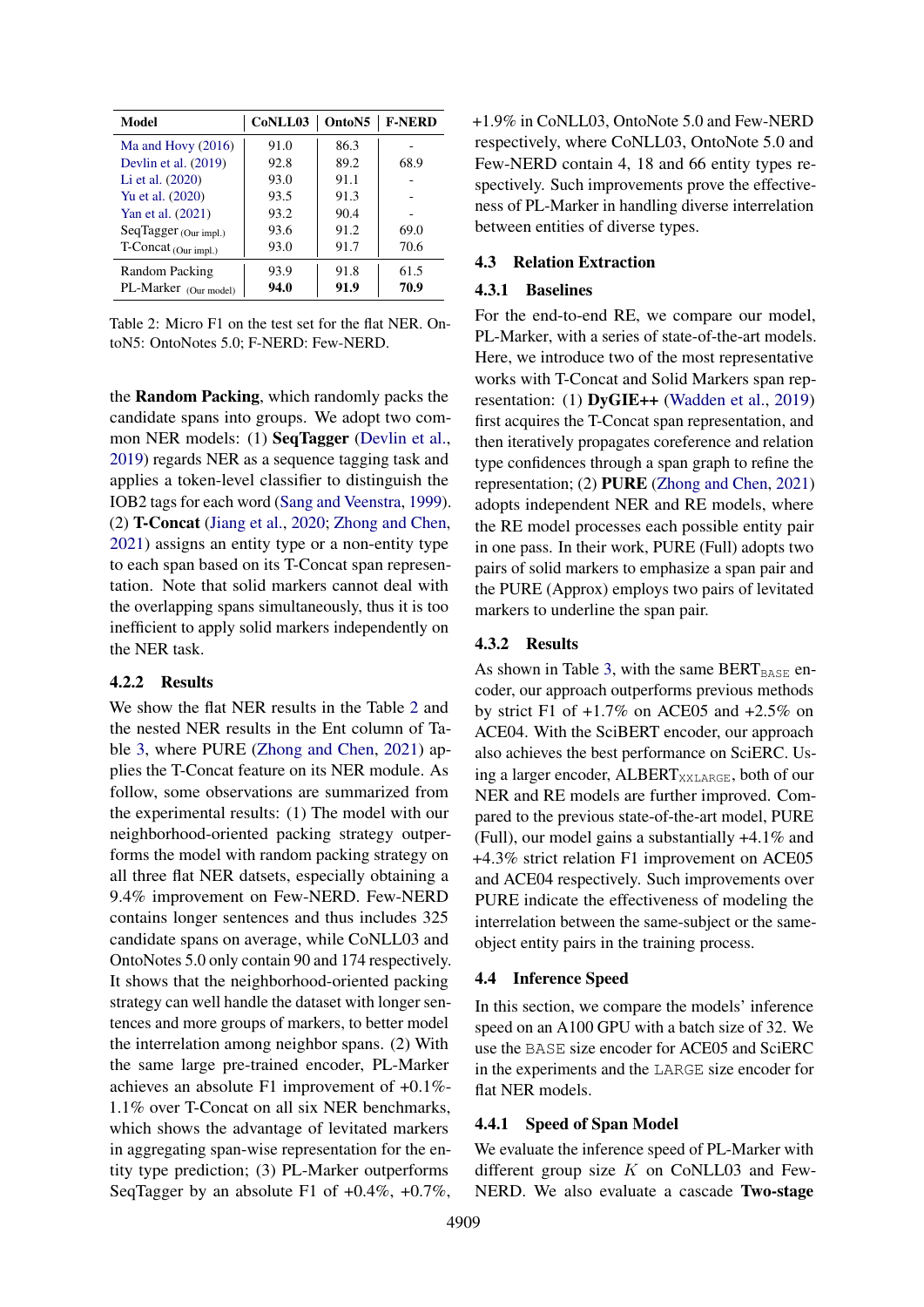<span id="page-6-1"></span>

| Model                                                             | <b>Encoder</b>     | Rep         |                          | ACE <sub>05</sub>        |                | ACE <sub>04</sub> |                          |                          | <b>SciERC</b>            |      |                |
|-------------------------------------------------------------------|--------------------|-------------|--------------------------|--------------------------|----------------|-------------------|--------------------------|--------------------------|--------------------------|------|----------------|
|                                                                   |                    | <b>Type</b> | Ent                      | Rel                      | $Rel+$         | Ent               | Rel                      | $Rel+$                   | Ent                      | Rel  | $ReI+$         |
| Li and Ji $(2014)$                                                |                    |             | 80.8                     | 52.1                     | 49.5           | 79.7              | 48.3                     | 45.3                     |                          |      |                |
| SPtree (Miwa and Bansal, 2016)                                    | <b>LSTM</b>        | T           | 83.4                     | $\overline{\phantom{a}}$ | 55.6           | 81.8              | $\overline{\phantom{a}}$ | 48.4                     |                          |      |                |
| DYGIE (Luan et al., 2019) $^{\circ}$                              | ELMo               | T           | 88.4                     | 63.2                     | $\blacksquare$ | 87.4              | 59.7                     | $\overline{\phantom{a}}$ | 65.2                     | 41.6 |                |
| Multi-turn QA (Li et al., 2019)                                   | $BERT_{L}$         |             | 84.8                     |                          | 60.2           | 83.6              | Ξ.                       | 49.4                     |                          |      |                |
| OneIE (Lin et al., 2020)                                          |                    | T           | 88.8                     | 67.5                     |                |                   |                          |                          |                          |      |                |
| DYGIE++ (Wadden et al., 2019) <sup><math>\diamond</math></sup>    |                    | T           | 88.6                     | 63.4                     |                |                   |                          |                          |                          |      |                |
| TriMF (Shen et al., 2021) $\circ$                                 |                    | T           | 87.6                     | 66.5                     | 62.8           |                   |                          |                          | 70.2                     | 52.4 |                |
| UniRE (Wang et al., 2021d) $^{\diamond}$                          | $BERT_{B}/$        | T           | 88.8                     | $\overline{\phantom{a}}$ | 64.3           | 87.7              |                          | 60.0                     | 68.4                     |      | 36.9           |
| PURE-F (Zhong and Chen, $2021$ ) <sup><math>\circ</math></sup>    | <b>SciBERT</b>     | S           | 90.1                     | 67.7                     | 64.8           | 89.2              | 63.9                     | 60.1                     | 68.9                     | 50.1 | 36.8           |
| PURE-A (Zhong and Chen, $2021$ ) <sup><math>\diamond</math></sup> |                    | L           | $\overline{\phantom{a}}$ | 66.5                     | $\blacksquare$ |                   |                          |                          | $\overline{\phantom{a}}$ | 48.1 | $\blacksquare$ |
| PL-Marker (Our Model) $^{\diamond}$                               |                    | S&L         | 89.8                     | 69.0                     | 66.5           | 88.8              | 66.7                     | 62.6                     | 69.9                     | 53.2 | 41.6           |
| TableSeq (Wang and Lu, 2020)                                      |                    | T           | 89.5                     | 67.6                     | 64.3           | 88.6              | 63.3                     | 59.6                     |                          |      |                |
| UniRE (Wang et al., 2021d) $\circ$                                | ALB <sub>XXL</sub> | T           | 90.2                     | $\overline{\phantom{a}}$ | 66.0           | 89.5              |                          | 63.0                     |                          |      |                |
| PURE-F (Zhong and Chen, 2021) $\circ$                             |                    | S           | 90.9                     | 69.4                     | 67.0           | 90.3              | 66.1                     | 62.2                     |                          |      |                |
| PL-Marker (Our Model) $\degree$                                   |                    | S&L         | 91.1                     | 73.0                     | 71.1           | 90.4              | 69.7                     | 66.5                     |                          |      |                |

Table 3: Overall entity and relation F1 scores on the test sets of ACE04, ACE05 and SciERC. The encoders used in different models:  $BERT_B = BERT_{BASE}$ ,  $BERT_L = BERT_{LARGE}$ ,  $ALB_{XXL} = ALBERT_{XXLARGE}$ . Specially, TriMF, UniRE, PURE and PL-Marker apply  $BERT_{BASE}$  on ACE04/05 and apply the SciBERT on SciERC.  $\diamond$  denotes that the model leverages the cross-sentence information. Representation Type: T–*T-Concat*; S–*Solid Marker*; *L*– *Levitated Marker*. Model name abbreviation: PURE-F: PURE (Full); PURE-A: PURE (Approx.).

<span id="page-6-2"></span>

|                 |     |             | CoNLL03           | <b>Few-NERD</b> |                   |  |
|-----------------|-----|-------------|-------------------|-----------------|-------------------|--|
| Model           | K   | Ent<br>(F1) | Speed<br>(sent/s) | Ent<br>(F1)     | Speed<br>(sent/s) |  |
|                 |     |             |                   |                 |                   |  |
| SeqTagger       |     | 93.6        | 138.7             | 69.0            | 142.0             |  |
| <b>T-Concat</b> |     | 93.0        | 137.2             | 70.6            | 126.8             |  |
|                 | 128 | 94.0        | 54.8              | 70.9            | 23.8              |  |
| PL-Marker       | 256 |             | 39.6              |                 | 25.8              |  |
|                 | 512 |             | 22.9              |                 | 18.3              |  |
|                 | 16  | 93.7        | 87.1              | 70.8            | 80.6              |  |
| Two-stage       | 32  | 94.0        | 83.3              | 70.9            | 79.8              |  |

Table 4: Micro F1 and efficiency on NER benchmarks with respect to the model and different packing group size  $K$ . We adopt a maximum span length of 8 for CoNLL03 and 16 for Few-NERD.

model, which uses a fast BASE-size T-Concat model to filter candidate spans for our model. As shown in Table [4,](#page-6-2) PL-Marker achieves a 0.4 F1 improvement on CoNLL03 but sacrifices 60% speed compared to the SeqTagger model. And we observe that our proposed Two-stage model achieves similar performance to PL-Marker with 3.1x speedup on Few-NERD, which shows it is more efficient to use PL-Marker as a post-processing module to elaborate the coarse prediction from a simple model. In addition, when the group size grows to 512, PL-Marker slows down due to the increased complexity of the Transformer. Hence, we choose a group size of 256 in practice.

<span id="page-6-3"></span>

|                |      | ACE <sub>05</sub> | <b>SciERC</b> |          |  |
|----------------|------|-------------------|---------------|----------|--|
| Model          | Rel  | Speed             | Rel           | Speed    |  |
|                | (F1) | (sent/s)          | (F1)          | (sent/s) |  |
| PURE (Full)    | 67.7 | 76.5              | 50.1          | 88.3     |  |
| PURE (Approx.) | 66.5 | 593.7             | 48.8          | 424.2    |  |
| PL-Marker      | 69.3 | 211.7             | 52.8          | 190.9    |  |
|                |      |                   |               |          |  |

Table 5: Comparison of our RE model and PURE in relation F1 (boundaries) and speed. We report the result with BASE encoders. All models adopt the same entity input from the entity model of PURE.

# <span id="page-6-0"></span>4.4.2 Speed of Span Pair Model

We apply the subject-oriented and the objectoriented packing strategies on levitated markers for RE. Here, we compare our model with the other two marker-based models. Firstly, PURE (Full) [\(Zhong and Chen,](#page-11-2) [2021\)](#page-11-2) applies solid markers to process each entity pair independently. Secondly, PURE (Approx.) packs the levitated markers of all entity pairs into an instance for batch computation. Since the performance and the running time of the above methods rely on the quality and the number of predicted entities, for a fair comparison, we adopt the same entity input from the entity model of PURE on all the RE models. Table [5](#page-6-3) shows the relation F1 scores and the inference speed of the above three methods. On both datasets, our RE model, PL-Marker, achieves the best performance and PURE (Approx.) has highest efficiency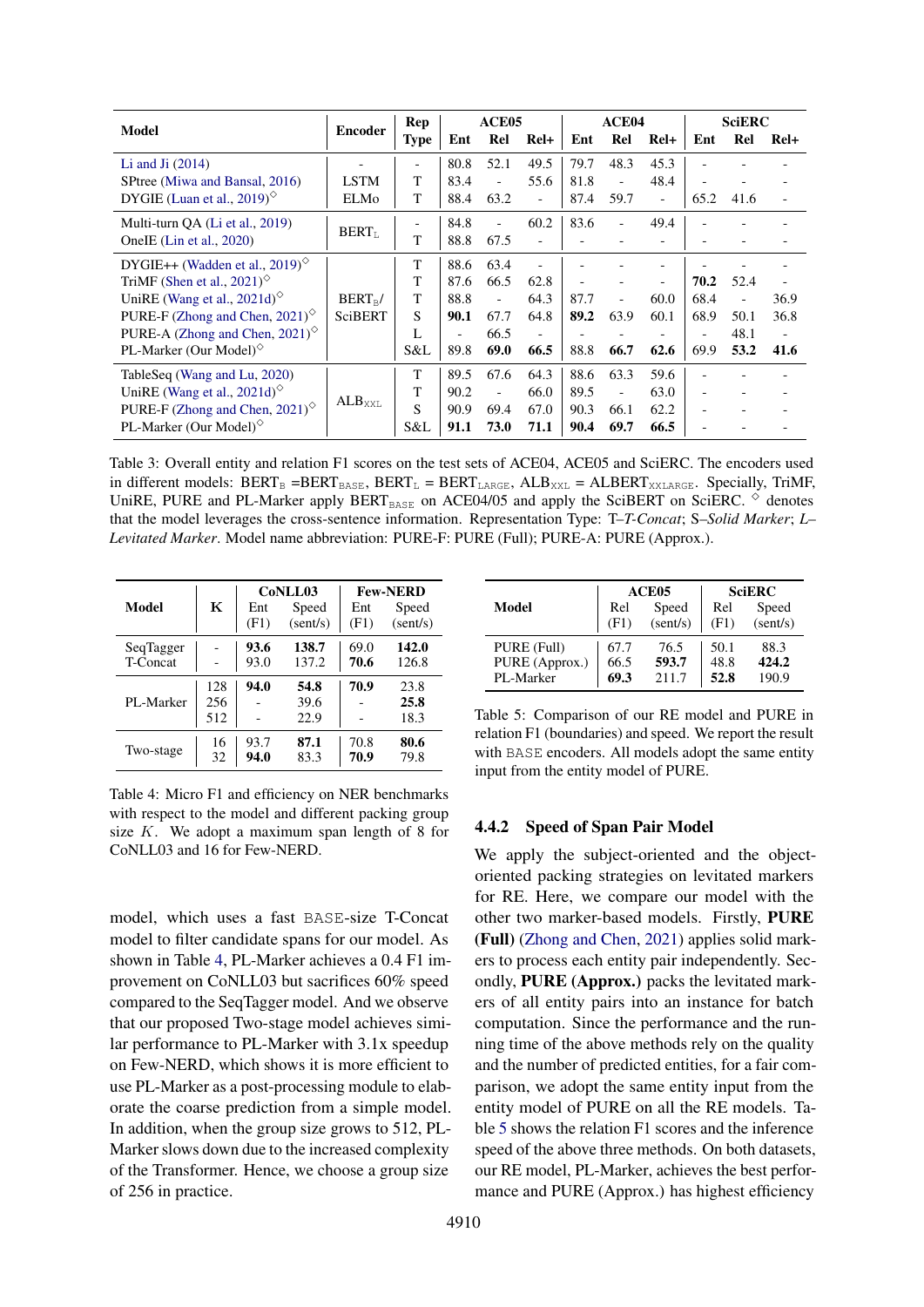#### <span id="page-7-0"></span>Named Entity Recognition

Text: This is the Cross Strait program on CCTV International Channel. ... Candidates for the giant pandas to be presented to Taiwan as gifts from the mainland may increase. ... T-Concat: (Cross Strait, WORK OF ART), (CCTV International Channel, ORG), (Taiwan, GPE) Our: (Cross Strait, ORG), (CCTV International Channel, ORG), (Taiwan, GPE)

# Relation Extraction

Text: *Liana* drove 10 hours from *Pennsylvania* to attend the rally in *Manhattan* with *her parents* PURE: (Liana, located in, Manhattan) Our: (Liana, located in, Manhattan), (her parents, located in, Manhattan)

Table 6: Case study of our NER and RE model.

in the inference process. Compared to the PURE (Full), our model obtains a 2.2x-2.8x speedup and better performance on ACE05 and SciERC. Compared to PURE (Approx.), our model achieves a 2.8%-4.0% relation F1 (boundaries) improvement on ACE05 and SciERC, which again demonstrates the effectiveness of our fusion markers and packing strategy. Overall, our model, with a novel subjectoriented packing strategy for markers, has been proven effective in practice, with satisfactory accuracy and affordable cost.

#### 4.5 Case Study

We show several cases to compare our span model with T-Concat and to compare our span pair model with PURE (Full). As shown in Table [6,](#page-7-0) our span model could collect contextual information, such as *Taiwan* and *mainland*, for underlined span, *Cross Strait*, assisting in predicting its type as organization rather than work of art. Our span model learns to integrally consider the interrelation between the same-object relational facts in training phase, so as to successfully obtain the fact that both *Liana* and *her parents* are located in *Manhattan*.

## 4.6 Ablation Study

In this section, we conduct ablation studies to investigate the contribution of different components to our RE model, where we apply BASE size encoder in the experiments.

Two pairs of Levitated Markers We evaluate the *w/o solid marker* baseline, which applies two pairs of levitated markers on the subject and object respectively and packs all the span pairs into an instance. As shown in Table [7,](#page-7-1) compared to PL-

<span id="page-7-1"></span>

|                       | ACE <sub>05</sub> |                 |      | <b>SciERC</b> |
|-----------------------|-------------------|-----------------|------|---------------|
| Model                 | gold              | e <sub>2e</sub> | gold | e2e           |
| PL-Marker             | 74.0              | 69.0            | 72.5 | 53.2          |
| w/o. solid marker     | 72.0              | 67.3            | 68.7 | 50.6          |
| w/o. inverse relation | 72.9              | 68.1            | 71.6 | 52.7          |
| w/o. entity type loss | 73.4              | 68.4            | 72.3 | 53.2          |
| type marker<br>w.     | 74.0              | 68.3            | 72.1 | 53.0          |

Table 7: The relation F1 (boundaries) on the test set of ACE05 and SciERC with different input features for the ablation study. gold: use the gold entities; e2e: use the entities predicted by our entity model. w/o.: without. w.: with.

Marker, the model without solid markers drops a huge  $2.0\%$ -3.8% F1 on ACE05 and SciERC when the golden entities are given. The result demonstrates that it is sub-optimal to continue to apply directional attention to bind two pairs of levitated markers, since a pair of levitated marker is already tied by the directional attention.

Inverse Relation We establish an inverse relation for each asymmetric relation for a bidirectional prediction. We evaluate the model without inverse relation, which replaces the constructed inverse relation with a non-relation type and adopts a unidirectional prediction. As shown in Table [7,](#page-7-1) the model without inverse relation drops 0.9%-1.1% F1 on both datasets with the gold entities given, indicating the significance of modeling the information from the object entity to the subject entity in our asymmetric framework.

Entity Type We add an auxiliary entity type loss to RE model to introduce the entity type information. As shown in Table [7,](#page-7-1) when the gold entities are given, the model without entity type loss drops 0.4%-0.7% F1 on both datasets, which shows the importance of entity type information in RE. Moreover, we try to apply the type markers [\(Zhong](#page-11-2) [and Chen,](#page-11-2) [2021\)](#page-11-2), such as *[Subject:PER]* and *[Object:GPE]*, to inject entity type information predicted by the NER model into the RE model. We find the RE model with type marker performs slightly worse than the model with entity type loss in the end-to-end setting. It shows that the entity type prediction error from the NER model may be propagated to the RE model if we adopt the type markers as input features. Finally, we discuss when to use the entity type prediction from the RE model to refine the NER prediction in the Appendix and we finally refine entity type for ACE04 and ACE05 except SciERC according to their dataset statistic.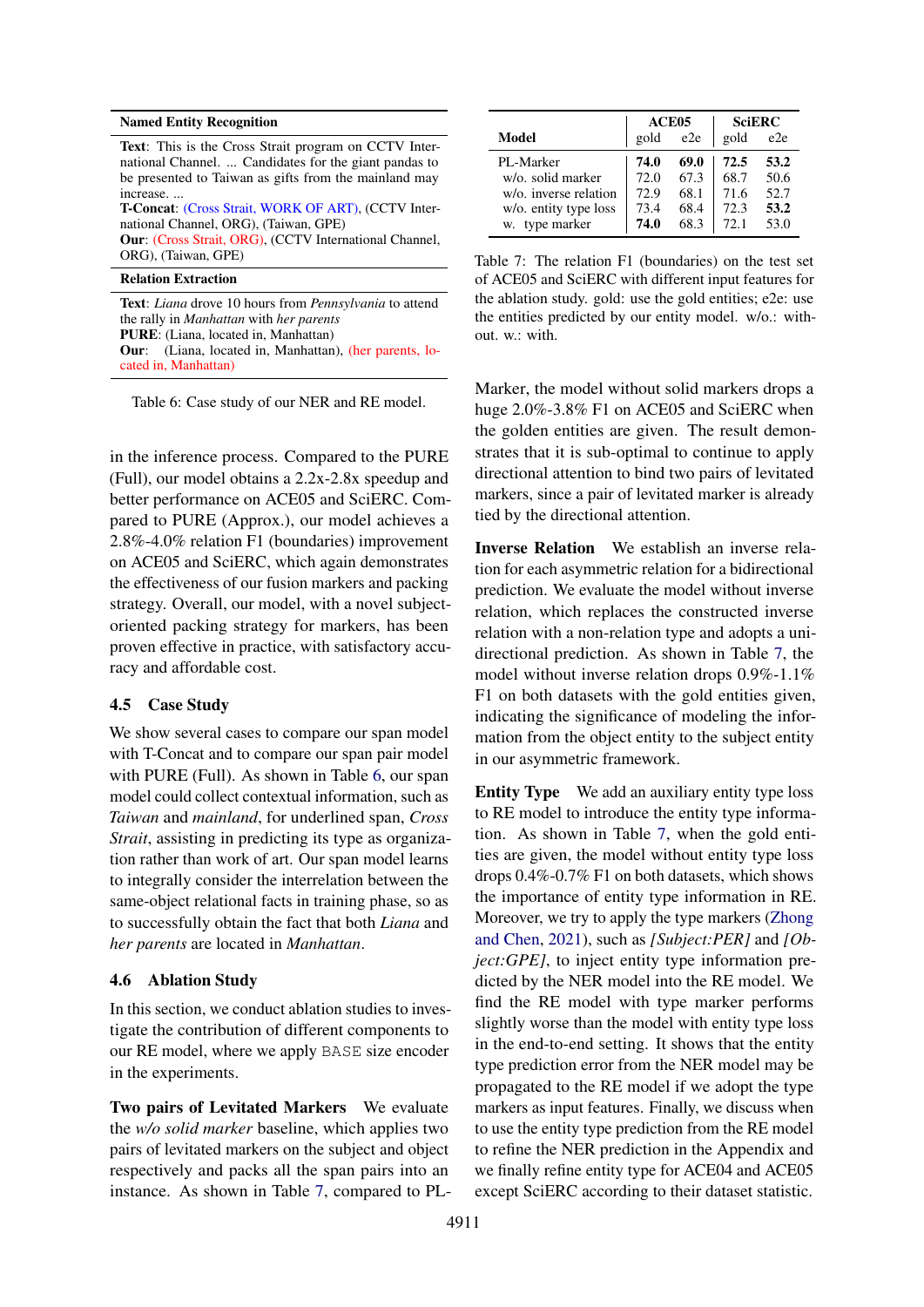# 5 Conclusion

In this work, we present a novel packed levitated markers, with a neighborhood-oriented packing strategy and a subject-oriented packing strategy, to obtain the span (pair) representation. Considering the interrelation between spans and span pairs, our model achieves the state-of-the-art F1 scores and a promising efficiency on both NER and RE tasks across six standard benchmarks. In future, we will further investigate how to generalize the markerbased span representation to more NLP tasks.

# Acknowledgement

This work is supported by the National Key R&D Program of China (No. 2020AAA0106502), Institute Guo Qiang at Tsinghua University, and International Innovation Center of Tsinghua University, Shanghai, China. We thank Chaojun Xiao and other members of THUNLP for their helpful discussion and feedback. Deming Ye conducted the experiments. Deming Ye, Yankai Lin, Xiaojun Xie and Peng Li wrote the paper. Maosong Sun provided valuable advices to the research.

# References

- <span id="page-8-8"></span>Iz Beltagy, Kyle Lo, and Arman Cohan. 2019. [Scib](https://doi.org/10.18653/v1/D19-1371)[ert: A pretrained language model for scientific text.](https://doi.org/10.18653/v1/D19-1371) In *Proceedings of the 2019 Conference on Empirical Methods in Natural Language Processing and the 9th International Joint Conference on Natural Language Processing, EMNLP-IJCNLP 2019, Hong Kong, China, November 3-7, 2019*, pages 3613– 3618. Association for Computational Linguistics.
- <span id="page-8-9"></span>Tom B. Brown, Benjamin Mann, Nick Ryder, Melanie Subbiah, Jared Kaplan, Prafulla Dhariwal, Arvind Neelakantan, Pranav Shyam, Girish Sastry, Amanda Askell, Sandhini Agarwal, Ariel Herbert-Voss, Gretchen Krueger, Tom Henighan, Rewon Child, Aditya Ramesh, Daniel M. Ziegler, Jeffrey Wu, Clemens Winter, Christopher Hesse, Mark Chen, Eric Sigler, Mateusz Litwin, Scott Gray, Benjamin Chess, Jack Clark, Christopher Berner, Sam Mc-Candlish, Alec Radford, Ilya Sutskever, and Dario Amodei. 2020. [Language models are few-shot learn](https://proceedings.neurips.cc/paper/2020/hash/1457c0d6bfcb4967418bfb8ac142f64a-Abstract.html)[ers.](https://proceedings.neurips.cc/paper/2020/hash/1457c0d6bfcb4967418bfb8ac142f64a-Abstract.html) In *Advances in Neural Information Processing Systems 33: Annual Conference on Neural Information Processing Systems 2020, NeurIPS 2020, December 6-12, 2020, virtual*.
- <span id="page-8-5"></span>Zihang Dai, Guokun Lai, Yiming Yang, and Quoc Le. 2020. [Funnel-transformer: Filtering out sequential](https://proceedings.neurips.cc/paper/2020/hash/2cd2915e69546904e4e5d4a2ac9e1652-Abstract.html) [redundancy for efficient language processing.](https://proceedings.neurips.cc/paper/2020/hash/2cd2915e69546904e4e5d4a2ac9e1652-Abstract.html) In *Advances in Neural Information Processing Systems*

*33: Annual Conference on Neural Information Processing Systems 2020, NeurIPS 2020, December 6- 12, 2020, virtual*.

- <span id="page-8-0"></span>Jacob Devlin, Ming-Wei Chang, Kenton Lee, and Kristina Toutanova. 2019. [BERT: pre-training of](https://doi.org/10.18653/v1/n19-1423) [deep bidirectional transformers for language under](https://doi.org/10.18653/v1/n19-1423)[standing.](https://doi.org/10.18653/v1/n19-1423) In *Proceedings of the 2019 Conference of the North American Chapter of the Association for Computational Linguistics: Human Language Technologies, NAACL-HLT 2019, Minneapolis, MN, USA, June 2-7, 2019, Volume 1 (Long and Short Papers)*, pages 4171–4186. Association for Computational Linguistics.
- <span id="page-8-6"></span>Ning Ding, Guangwei Xu, Yulin Chen, Xiaobin Wang, Xu Han, Pengjun Xie, Haitao Zheng, and Zhiyuan Liu. 2021. [Few-nerd: A few-shot named en](https://doi.org/10.18653/v1/2021.acl-long.248)[tity recognition dataset.](https://doi.org/10.18653/v1/2021.acl-long.248) In *Proceedings of the 59th Annual Meeting of the Association for Computational Linguistics and the 11th International Joint Conference on Natural Language Processing, ACL/IJCNLP 2021, Virtual Event, August 1-6, 2021*, pages 3198–3213. Association for Computational Linguistics.
- <span id="page-8-7"></span>George R. Doddington, Alexis Mitchell, Mark A. Przybocki, Lance A. Ramshaw, Stephanie M. Strassel, and Ralph M. Weischedel. 2004. [The automatic con](http://www.lrec-conf.org/proceedings/lrec2004/summaries/5.htm)[tent extraction \(ACE\) program - tasks, data, and eval](http://www.lrec-conf.org/proceedings/lrec2004/summaries/5.htm)[uation.](http://www.lrec-conf.org/proceedings/lrec2004/summaries/5.htm) In *Proceedings of the Fourth International Conference on Language Resources and Evaluation, LREC 2004, May 26-28, 2004, Lisbon, Portugal*. European Language Resources Association.
- <span id="page-8-1"></span>Jinlan Fu, Xuanjing Huang, and Pengfei Liu. 2021. [Spanner: Named entity re-/recognition as span pre](https://doi.org/10.18653/v1/2021.acl-long.558)[diction.](https://doi.org/10.18653/v1/2021.acl-long.558) In *Proceedings of the 59th Annual Meeting of the Association for Computational Linguistics and the 11th International Joint Conference on Natural Language Processing, ACL/IJCNLP 2021, Virtual Event, August 1-6, 2021*, pages 7183–7195. Association for Computational Linguistics.
- <span id="page-8-4"></span>Xu Han, Weilin Zhao, Ning Ding, Zhiyuan Liu, and Maosong Sun. 2021. [PTR: prompt tuning with rules](http://arxiv.org/abs/2105.11259) [for text classification.](http://arxiv.org/abs/2105.11259) *CoRR*, abs/2105.11259.
- <span id="page-8-3"></span>Luheng He, Kenton Lee, Omer Levy, and Luke Zettle-moyer. 2018. [Jointly predicting predicates and ar](https://doi.org/10.18653/v1/P18-2058)[guments in neural semantic role labeling.](https://doi.org/10.18653/v1/P18-2058) In *Proceedings of the 56th Annual Meeting of the Association for Computational Linguistics, ACL 2018, Melbourne, Australia, July 15-20, 2018, Volume 2: Short Papers*, pages 364–369. Association for Computational Linguistics.
- <span id="page-8-2"></span>Zhengbao Jiang, Wei Xu, Jun Araki, and Graham Neubig. 2020. [Generalizing natural language analysis](https://doi.org/10.18653/v1/2020.acl-main.192) [through span-relation representations.](https://doi.org/10.18653/v1/2020.acl-main.192) In *Proceedings of the 58th Annual Meeting of the Association for Computational Linguistics, ACL 2020, Online, July 5-10, 2020*, pages 2120–2133. Association for Computational Linguistics.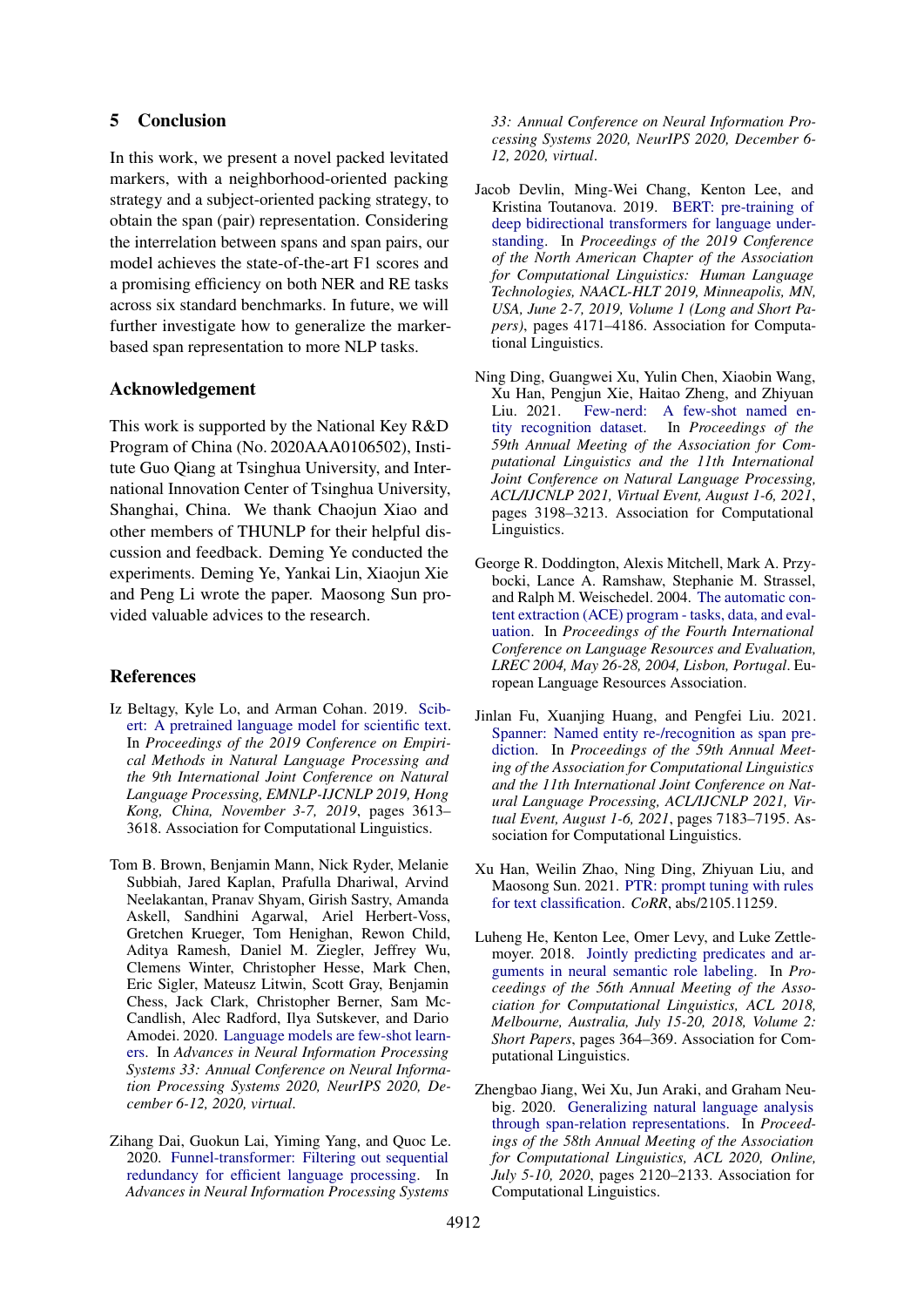- <span id="page-9-6"></span>Mandar Joshi, Danqi Chen, Yinhan Liu, Daniel S. Weld, Luke Zettlemoyer, and Omer Levy. 2020. [Spanbert: Improving pre-training by representing](https://transacl.org/ojs/index.php/tacl/article/view/1853) [and predicting spans.](https://transacl.org/ojs/index.php/tacl/article/view/1853) *Trans. Assoc. Comput. Linguistics*, 8:64–77.
- <span id="page-9-16"></span>Diederik P. Kingma and Jimmy Ba. 2015. [Adam: A](http://arxiv.org/abs/1412.6980) [method for stochastic optimization.](http://arxiv.org/abs/1412.6980) In *3rd International Conference on Learning Representations, ICLR 2015, San Diego, CA, USA, May 7-9, 2015, Conference Track Proceedings*.
- <span id="page-9-8"></span>Zhenzhong Lan, Mingda Chen, Sebastian Goodman, Kevin Gimpel, Piyush Sharma, and Radu Soricut. 2020. [ALBERT: A lite BERT for self-supervised](https://openreview.net/forum?id=H1eA7AEtvS) [learning of language representations.](https://openreview.net/forum?id=H1eA7AEtvS) In *8th International Conference on Learning Representations, ICLR 2020, Addis Ababa, Ethiopia, April 26-30, 2020*. OpenReview.net.
- <span id="page-9-2"></span>Kenton Lee, Luheng He, Mike Lewis, and Luke Zettlemoyer. 2017. [End-to-end neural coreference reso](https://doi.org/10.18653/v1/d17-1018)[lution.](https://doi.org/10.18653/v1/d17-1018) In *Proceedings of the 2017 Conference on Empirical Methods in Natural Language Processing, EMNLP 2017, Copenhagen, Denmark, September 9- 11, 2017*, pages 188–197. Association for Computational Linguistics.
- <span id="page-9-4"></span>Kenton Lee, Tom Kwiatkowski, Ankur P. Parikh, and Dipanjan Das. 2016. [Learning recurrent span repre](http://arxiv.org/abs/1611.01436)[sentations for extractive question answering.](http://arxiv.org/abs/1611.01436) *CoRR*, abs/1611.01436.
- <span id="page-9-5"></span>Mike Lewis, Yinhan Liu, Naman Goyal, Marjan Ghazvininejad, Abdelrahman Mohamed, Omer Levy, Veselin Stoyanov, and Luke Zettlemoyer. 2020. [BART: denoising sequence-to-sequence pre](https://doi.org/10.18653/v1/2020.acl-main.703)[training for natural language generation, translation,](https://doi.org/10.18653/v1/2020.acl-main.703) [and comprehension.](https://doi.org/10.18653/v1/2020.acl-main.703) In *Proceedings of the 58th Annual Meeting of the Association for Computational Linguistics, ACL 2020, Online, July 5-10, 2020*, pages 7871–7880. Association for Computational Linguistics.
- <span id="page-9-12"></span>Qi Li and Heng Ji. 2014. [Incremental joint extraction](https://doi.org/10.3115/v1/p14-1038) [of entity mentions and relations.](https://doi.org/10.3115/v1/p14-1038) In *Proceedings of the 52nd Annual Meeting of the Association for Computational Linguistics, ACL 2014, June 22-27, 2014, Baltimore, MD, USA, Volume 1: Long Papers*, pages 402–412. The Association for Computer Linguistics.
- <span id="page-9-11"></span>Xiaoya Li, Jingrong Feng, Yuxian Meng, Qinghong Han, Fei Wu, and Jiwei Li. 2020. [A unified MRC](https://doi.org/10.18653/v1/2020.acl-main.519) [framework for named entity recognition.](https://doi.org/10.18653/v1/2020.acl-main.519) In *Proceedings of the 58th Annual Meeting of the Association for Computational Linguistics, ACL 2020, Online, July 5-10, 2020*, pages 5849–5859. Association for Computational Linguistics.
- <span id="page-9-14"></span>Xiaoya Li, Fan Yin, Zijun Sun, Xiayu Li, Arianna Yuan, Duo Chai, Mingxin Zhou, and Jiwei Li. 2019. [Entity-relation extraction as multi-turn question an](https://doi.org/10.18653/v1/p19-1129)[swering.](https://doi.org/10.18653/v1/p19-1129) In *Proceedings of the 57th Conference of the Association for Computational Linguistics, ACL 2019, Florence, Italy, July 28- August 2, 2019*, pages

1340–1350. Association for Computational Linguistics.

- <span id="page-9-15"></span>Ying Lin, Heng Ji, Fei Huang, and Lingfei Wu. 2020. [A joint neural model for information extraction with](https://doi.org/10.18653/v1/2020.acl-main.713) [global features.](https://doi.org/10.18653/v1/2020.acl-main.713) In *Proceedings of the 58th Annual Meeting of the Association for Computational Linguistics, ACL 2020, Online, July 5-10, 2020*, pages 7999–8009. Association for Computational Linguistics.
- <span id="page-9-0"></span>Yinhan Liu, Myle Ott, Naman Goyal, Jingfei Du, Mandar Joshi, Danqi Chen, Omer Levy, Mike Lewis, Luke Zettlemoyer, and Veselin Stoyanov. 2019. [Roberta: A robustly optimized BERT pretraining ap](http://arxiv.org/abs/1907.11692)[proach.](http://arxiv.org/abs/1907.11692) *CoRR*, abs/1907.11692.
- <span id="page-9-7"></span>Yi Luan, Luheng He, Mari Ostendorf, and Hannaneh Hajishirzi. 2018. [Multi-task identification of enti](https://doi.org/10.18653/v1/d18-1360)[ties, relations, and coreference for scientific knowl](https://doi.org/10.18653/v1/d18-1360)[edge graph construction.](https://doi.org/10.18653/v1/d18-1360) In *Proceedings of the 2018 Conference on Empirical Methods in Natural Language Processing, Brussels, Belgium, October 31 - November 4, 2018*, pages 3219–3232. Association for Computational Linguistics.
- <span id="page-9-3"></span>Yi Luan, Dave Wadden, Luheng He, Amy Shah, Mari Ostendorf, and Hannaneh Hajishirzi. 2019. [A gen](https://doi.org/10.18653/v1/n19-1308)[eral framework for information extraction using dy](https://doi.org/10.18653/v1/n19-1308)[namic span graphs.](https://doi.org/10.18653/v1/n19-1308) In *Proceedings of the 2019 Conference of the North American Chapter of the Association for Computational Linguistics: Human Language Technologies, NAACL-HLT 2019, Minneapolis, MN, USA, June 2-7, 2019*, pages 3036–3046. Association for Computational Linguistics.
- <span id="page-9-1"></span>Ying Luo, Fengshun Xiao, and Hai Zhao. 2020. [Hi](https://aaai.org/ojs/index.php/AAAI/article/view/6363)[erarchical contextualized representation for named](https://aaai.org/ojs/index.php/AAAI/article/view/6363) [entity recognition.](https://aaai.org/ojs/index.php/AAAI/article/view/6363) In *The Thirty-Fourth AAAI Conference on Artificial Intelligence, AAAI 2020, New York, NY, USA, February 7-12, 2020*, pages 8441– 8448. AAAI Press.
- <span id="page-9-9"></span>Jouni Luoma and Sampo Pyysalo. 2020. [Exploring](https://doi.org/10.18653/v1/2020.coling-main.78) [cross-sentence contexts for named entity recogni](https://doi.org/10.18653/v1/2020.coling-main.78)[tion with BERT.](https://doi.org/10.18653/v1/2020.coling-main.78) In *Proceedings of the 28th International Conference on Computational Linguistics, COLING 2020, Barcelona, Spain (Online), December 8-13, 2020*, pages 904–914. International Committee on Computational Linguistics.
- <span id="page-9-10"></span>Xuezhe Ma and Eduard H. Hovy. 2016. [End-to-end se](https://doi.org/10.18653/v1/p16-1101)[quence labeling via bi-directional lstm-cnns-crf.](https://doi.org/10.18653/v1/p16-1101) In *Proceedings of the 54th Annual Meeting of the Association for Computational Linguistics, ACL 2016, August 7-12, 2016, Berlin, Germany*. The Association for Computer Linguistics.
- <span id="page-9-13"></span>Makoto Miwa and Mohit Bansal. 2016. [End-to-end re](https://doi.org/10.18653/v1/p16-1105)[lation extraction using lstms on sequences and tree](https://doi.org/10.18653/v1/p16-1105) [structures.](https://doi.org/10.18653/v1/p16-1105) In *Proceedings of the 54th Annual Meeting of the Association for Computational Linguistics, ACL 2016, August 7-12, 2016, Berlin, Germany*. The Association for Computer Linguistics.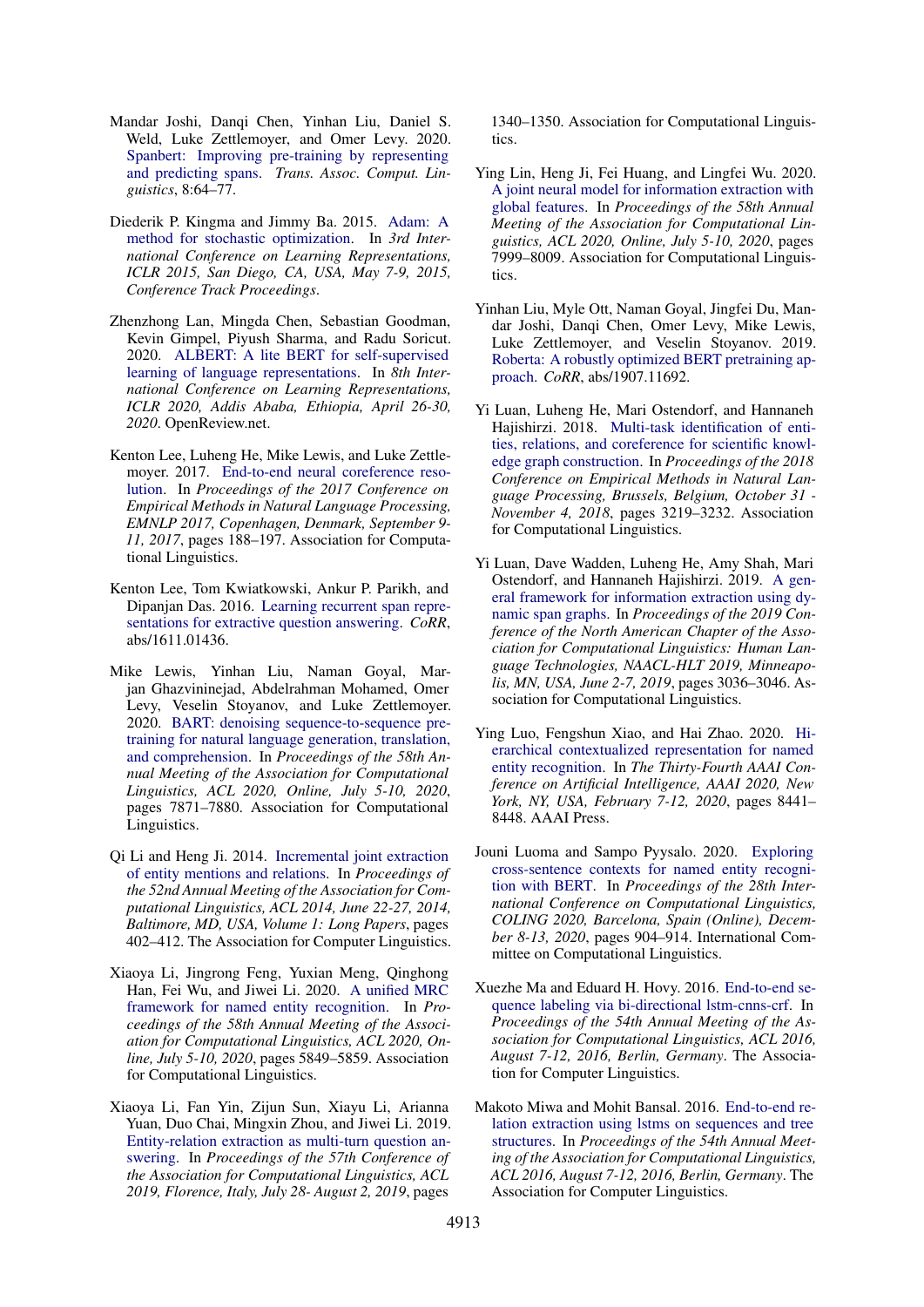- <span id="page-10-3"></span>Hiroki Ouchi, Jun Suzuki, Sosuke Kobayashi, Sho Yokoi, Tatsuki Kuribayashi, Ryuto Konno, and Kentaro Inui. 2020. [Instance-based learning of span](https://doi.org/10.18653/v1/2020.acl-main.575) [representations: A case study through named en](https://doi.org/10.18653/v1/2020.acl-main.575)[tity recognition.](https://doi.org/10.18653/v1/2020.acl-main.575) In *Proceedings of the 58th Annual Meeting of the Association for Computational Linguistics, ACL 2020, Online, July 5-10, 2020*, pages 6452–6459. Association for Computational Linguistics.
- <span id="page-10-6"></span>Matthew E. Peters, Mark Neumann, Robert L. Logan IV, Roy Schwartz, Vidur Joshi, Sameer Singh, and Noah A. Smith. 2019. [Knowledge enhanced con](https://doi.org/10.18653/v1/D19-1005)[textual word representations.](https://doi.org/10.18653/v1/D19-1005) In *Proceedings of the 2019 Conference on Empirical Methods in Natural Language Processing and the 9th International Joint Conference on Natural Language Processing, EMNLP-IJCNLP 2019, Hong Kong, China, November 3-7, 2019*, pages 43–54. Association for Computational Linguistics.
- <span id="page-10-12"></span>Sameer Pradhan, Alessandro Moschitti, Nianwen Xue, Hwee Tou Ng, Anders Björkelund, Olga Uryupina, Yuchen Zhang, and Zhi Zhong. 2013. [Towards ro](https://aclanthology.org/W13-3516/)[bust linguistic analysis using ontonotes.](https://aclanthology.org/W13-3516/) In *Proceedings of the Seventeenth Conference on Computational Natural Language Learning, CoNLL 2013, Sofia, Bulgaria, August 8-9, 2013*, pages 143–152. ACL.
- <span id="page-10-5"></span>Colin Raffel, Noam Shazeer, Adam Roberts, Katherine Lee, Sharan Narang, Michael Matena, Yanqi Zhou, Wei Li, and Peter J. Liu. 2020. [Exploring the limits](http://jmlr.org/papers/v21/20-074.html) [of transfer learning with a unified text-to-text trans](http://jmlr.org/papers/v21/20-074.html)[former.](http://jmlr.org/papers/v21/20-074.html) *J. Mach. Learn. Res.*, 21:140:1–140:67.
- <span id="page-10-11"></span>Erik F. Tjong Kim Sang and Fien De Meulder. 2003. [Introduction to the conll-2003 shared task:](https://aclanthology.org/W03-0419/) [Language-independent named entity recognition.](https://aclanthology.org/W03-0419/) In *Proceedings of the Seventh Conference on Natural Language Learning, CoNLL 2003, Held in cooperation with HLT-NAACL 2003, Edmonton, Canada, May 31 - June 1, 2003*, pages 142–147. ACL.
- <span id="page-10-14"></span>Erik F. Tjong Kim Sang and Jorn Veenstra. 1999. [Rep](https://aclanthology.org/E99-1023/)[resenting text chunks.](https://aclanthology.org/E99-1023/) In *EACL 1999, 9th Conference of the European Chapter of the Association for Computational Linguistics, June 8-12, 1999, University of Bergen, Bergen, Norway*, pages 173–179. The Association for Computer Linguistics.
- <span id="page-10-16"></span>Timo Schick and Hinrich Schütze. 2021. [Exploiting](https://aclanthology.org/2021.eacl-main.20/) [cloze-questions for few-shot text classification and](https://aclanthology.org/2021.eacl-main.20/) [natural language inference.](https://aclanthology.org/2021.eacl-main.20/) In *Proceedings of the 16th Conference of the European Chapter of the Association for Computational Linguistics: Main Volume, EACL 2021, Online, April 19 - 23, 2021*, pages 255–269. Association for Computational Linguistics.
- <span id="page-10-9"></span>Yongliang Shen, Xinyin Ma, Yechun Tang, and Weiming Lu. 2021. [A trigger-sense memory flow frame](https://doi.org/10.1145/3442381.3449895)[work for joint entity and relation extraction.](https://doi.org/10.1145/3442381.3449895) In *WWW '21: The Web Conference 2021, Virtual Event / Ljubljana, Slovenia, April 19-23, 2021*, pages 1704–1715. ACM / IW3C2.
- <span id="page-10-1"></span>Livio Baldini Soares, Nicholas FitzGerald, Jeffrey Ling, and Tom Kwiatkowski. 2019. [Matching the](https://doi.org/10.18653/v1/p19-1279) [blanks: Distributional similarity for relation learn](https://doi.org/10.18653/v1/p19-1279)[ing.](https://doi.org/10.18653/v1/p19-1279) In *Proceedings of the 57th Conference of the Association for Computational Linguistics, ACL 2019, Florence, Italy, July 28- August 2, 2019*, pages 2895– 2905. Association for Computational Linguistics.
- <span id="page-10-2"></span>Daniil Sorokin and Iryna Gurevych. 2017. [Context](https://doi.org/10.18653/v1/d17-1188)[aware representations for knowledge base relation](https://doi.org/10.18653/v1/d17-1188) [extraction.](https://doi.org/10.18653/v1/d17-1188) In *Proceedings of the 2017 Conference on Empirical Methods in Natural Language Processing, EMNLP 2017, Copenhagen, Denmark, September 9-11, 2017*, pages 1784–1789. Association for Computational Linguistics.
- <span id="page-10-4"></span>Yu Sun, Shuohuan Wang, Yu-Kun Li, Shikun Feng, Xuyi Chen, Han Zhang, Xin Tian, Danxiang Zhu, Hao Tian, and Hua Wu. 2019. [hanced representation through knowledge integra](http://arxiv.org/abs/1904.09223)[tion.](http://arxiv.org/abs/1904.09223) *CoRR*, abs/1904.09223.
- <span id="page-10-10"></span>Ashish Vaswani, Noam Shazeer, Niki Parmar, Jakob Uszkoreit, Llion Jones, Aidan N. Gomez, Lukasz Kaiser, and Illia Polosukhin. 2017. [Attention is all](https://proceedings.neurips.cc/paper/2017/hash/3f5ee243547dee91fbd053c1c4a845aa-Abstract.html) [you need.](https://proceedings.neurips.cc/paper/2017/hash/3f5ee243547dee91fbd053c1c4a845aa-Abstract.html) In *Advances in Neural Information Processing Systems 30: Annual Conference on Neural Information Processing Systems 2017, December 4- 9, 2017, Long Beach, CA, USA*, pages 5998–6008.
- <span id="page-10-0"></span>David Wadden, Ulme Wennberg, Yi Luan, and Hannaneh Hajishirzi. 2019. [Entity, relation, and event](https://doi.org/10.18653/v1/D19-1585) [extraction with contextualized span representations.](https://doi.org/10.18653/v1/D19-1585) In *Proceedings of the 2019 Conference on Empirical Methods in Natural Language Processing and the 9th International Joint Conference on Natural Language Processing, EMNLP-IJCNLP 2019, Hong Kong, China, November 3-7, 2019*, pages 5783– 5788. Association for Computational Linguistics.
- <span id="page-10-13"></span>Christopher Walker, Stephanie Strassel, Julie Medero, and Kazuaki Maeda. 2006. Ace 2005 multilingual training corpus. In *Linguistic Data Consortium*.
- <span id="page-10-15"></span>Jue Wang and Wei Lu. 2020. [Two are better than](https://doi.org/10.18653/v1/2020.emnlp-main.133) [one: Joint entity and relation extraction with table](https://doi.org/10.18653/v1/2020.emnlp-main.133)[sequence encoders.](https://doi.org/10.18653/v1/2020.emnlp-main.133) In *Proceedings of the 2020 Conference on Empirical Methods in Natural Language Processing, EMNLP 2020, Online, November 16-20, 2020*, pages 1706–1721. Association for Computational Linguistics.
- <span id="page-10-7"></span>Ruize Wang, Duyu Tang, Nan Duan, Zhongyu Wei, Xuanjing Huang, Jianshu Ji, Guihong Cao, Daxin Jiang, and Ming Zhou. 2021a. [K-adapter: Infusing](https://doi.org/10.18653/v1/2021.findings-acl.121) [knowledge into pre-trained models with adapters.](https://doi.org/10.18653/v1/2021.findings-acl.121) In *Findings of the Association for Computational Linguistics: ACL/IJCNLP 2021, Online Event, August 1-6, 2021*, volume ACL/IJCNLP 2021 of *Findings of ACL*, pages 1405–1418. Association for Computational Linguistics.
- <span id="page-10-8"></span>Xiaozhi Wang, Tianyu Gao, Zhaocheng Zhu, Zhengyan Zhang, Zhiyuan Liu, Juanzi Li, and Jian Tang. 2021b. [KEPLER: A unified model for knowledge](https://transacl.org/ojs/index.php/tacl/article/view/2447)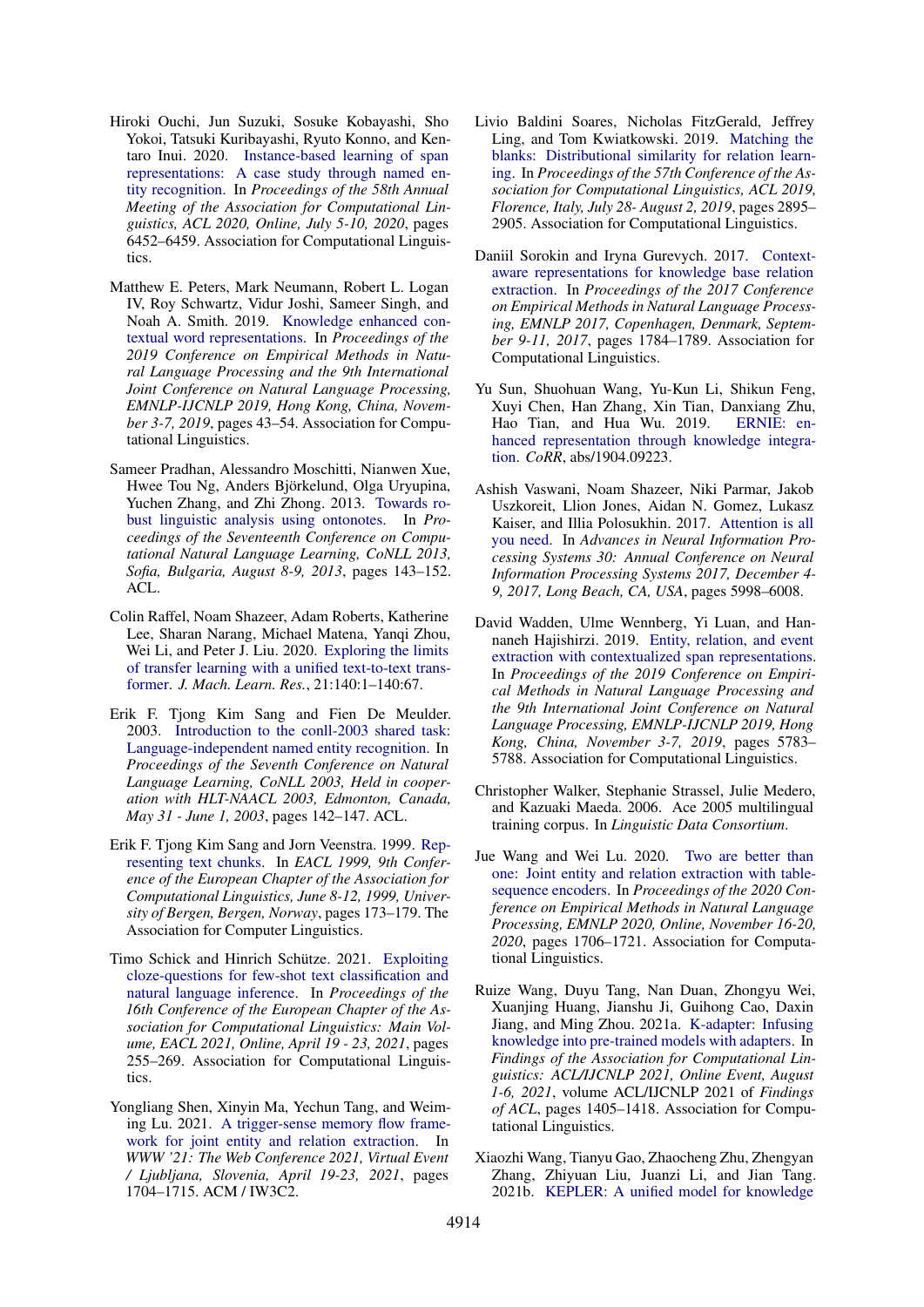[embedding and pre-trained language representation.](https://transacl.org/ojs/index.php/tacl/article/view/2447) *Trans. Assoc. Comput. Linguistics*, 9:176–194.

- <span id="page-11-1"></span>Xinyu Wang, Yong Jiang, Nguyen Bach, Tao Wang, Zhongqiang Huang, Fei Huang, and Kewei Tu. 2021c. [Automated concatenation of embeddings](https://doi.org/10.18653/v1/2021.acl-long.206) [for structured prediction.](https://doi.org/10.18653/v1/2021.acl-long.206) In *Proceedings of the 59th Annual Meeting of the Association for Computational Linguistics and the 11th International Joint Conference on Natural Language Processing, ACL/IJCNLP 2021, Virtual Event, August 1-6, 2021*, pages 2643–2660. Association for Computational Linguistics.
- <span id="page-11-9"></span>Yijun Wang, Changzhi Sun, Yuanbin Wu, Hao Zhou, Lei Li, and Junchi Yan. 2021d. [Unire: A unified la](https://doi.org/10.18653/v1/2021.acl-long.19)[bel space for entity relation extraction.](https://doi.org/10.18653/v1/2021.acl-long.19) In *Proceedings of the 59th Annual Meeting of the Association for Computational Linguistics and the 11th International Joint Conference on Natural Language Processing, ACL/IJCNLP 2021, Virtual Event, August 1-6, 2021*, pages 220–231. Association for Computational Linguistics.
- <span id="page-11-5"></span>Wei Wu, Fei Wang, Arianna Yuan, Fei Wu, and Ji-wei Li. 2020. [Corefqa: Coreference resolution as](https://doi.org/10.18653/v1/2020.acl-main.622) [query-based span prediction.](https://doi.org/10.18653/v1/2020.acl-main.622) In *Proceedings of the 58th Annual Meeting of the Association for Computational Linguistics, ACL 2020, Online, July 5-10, 2020*, pages 6953–6963. Association for Computational Linguistics.
- <span id="page-11-3"></span>Chaojun Xiao, Yuan Yao, Ruobing Xie, Xu Han, Zhiyuan Liu, Maosong Sun, Fen Lin, and Leyu Lin. 2020. [Denoising relation extraction from document](https://doi.org/10.18653/v1/2020.emnlp-main.300)[level distant supervision.](https://doi.org/10.18653/v1/2020.emnlp-main.300) In *Proceedings of the 2020 Conference on Empirical Methods in Natural Language Processing, EMNLP 2020, Online, November 16-20, 2020*, pages 3683–3688. Association for Computational Linguistics.
- <span id="page-11-7"></span>Wenhan Xiong, Jingfei Du, William Yang Wang, and Veselin Stoyanov. 2020. [Pretrained encyclopedia:](https://openreview.net/forum?id=BJlzm64tDH) [Weakly supervised knowledge-pretrained language](https://openreview.net/forum?id=BJlzm64tDH) [model.](https://openreview.net/forum?id=BJlzm64tDH) In *8th International Conference on Learning Representations, ICLR 2020, Addis Ababa, Ethiopia, April 26-30, 2020*. OpenReview.net.
- <span id="page-11-8"></span>Ikuya Yamada, Akari Asai, Hiroyuki Shindo, Hideaki Takeda, and Yuji Matsumoto. 2020. [LUKE: deep](https://doi.org/10.18653/v1/2020.emnlp-main.523) [contextualized entity representations with entity](https://doi.org/10.18653/v1/2020.emnlp-main.523)[aware self-attention.](https://doi.org/10.18653/v1/2020.emnlp-main.523) In *Proceedings of the 2020 Conference on Empirical Methods in Natural Language Processing, EMNLP 2020, Online, November 16-20, 2020*, pages 6442–6454. Association for Computational Linguistics.
- <span id="page-11-11"></span>Hang Yan, Tao Gui, Junqi Dai, Qipeng Guo, Zheng Zhang, and Xipeng Qiu. 2021. [A unified generative](https://doi.org/10.18653/v1/2021.acl-long.451) [framework for various NER subtasks.](https://doi.org/10.18653/v1/2021.acl-long.451) In *Proceedings of the 59th Annual Meeting of the Association for Computational Linguistics and the 11th International Joint Conference on Natural Language Processing, ACL/IJCNLP 2021, Virtual Event, August 1-6, 2021*, pages 5808–5822. Association for Computational Linguistics.
- <span id="page-11-4"></span>Deming Ye, Yankai Lin, Yufei Huang, and Maosong Sun. 2021. [TR-BERT: dynamic token reduction for](https://doi.org/10.18653/v1/2021.naacl-main.463) [accelerating BERT inference.](https://doi.org/10.18653/v1/2021.naacl-main.463) In *Proceedings of the 2021 Conference of the North American Chapter of the Association for Computational Linguistics: Human Language Technologies, NAACL-HLT 2021, Online, June 6-11, 2021*, pages 5798–5809. Association for Computational Linguistics.
- <span id="page-11-10"></span>Juntao Yu, Bernd Bohnet, and Massimo Poesio. 2020. [Named entity recognition as dependency parsing.](https://doi.org/10.18653/v1/2020.acl-main.577) In *Proceedings of the 58th Annual Meeting of the Association for Computational Linguistics, ACL 2020, Online, July 5-10, 2020*, pages 6470–6476. Association for Computational Linguistics.
- <span id="page-11-6"></span>Zhengyan Zhang, Xu Han, Zhiyuan Liu, Xin Jiang, Maosong Sun, and Qun Liu. 2019. [ERNIE: en](https://doi.org/10.18653/v1/p19-1139)[hanced language representation with informative en](https://doi.org/10.18653/v1/p19-1139)[tities.](https://doi.org/10.18653/v1/p19-1139) In *Proceedings of the 57th Conference of the Association for Computational Linguistics, ACL 2019, Florence, Italy, July 28- August 2, 2019, Volume 1: Long Papers*, pages 1441–1451. Association for Computational Linguistics.
- <span id="page-11-2"></span>Zexuan Zhong and Danqi Chen. 2021. [A frustratingly](https://doi.org/10.18653/v1/2021.naacl-main.5) [easy approach for entity and relation extraction.](https://doi.org/10.18653/v1/2021.naacl-main.5) In *Proceedings of the 2021 Conference of the North American Chapter of the Association for Computational Linguistics: Human Language Technologies, NAACL-HLT 2021, Online, June 6-11, 2021*, pages 50–61. Association for Computational Linguistics.
- <span id="page-11-0"></span>Wenxuan Zhou and Muhao Chen. 2021. [An im](http://arxiv.org/abs/2102.01373)[proved baseline for sentence-level relation extrac](http://arxiv.org/abs/2102.01373)[tion.](http://arxiv.org/abs/2102.01373) *CoRR*, abs/2102.01373.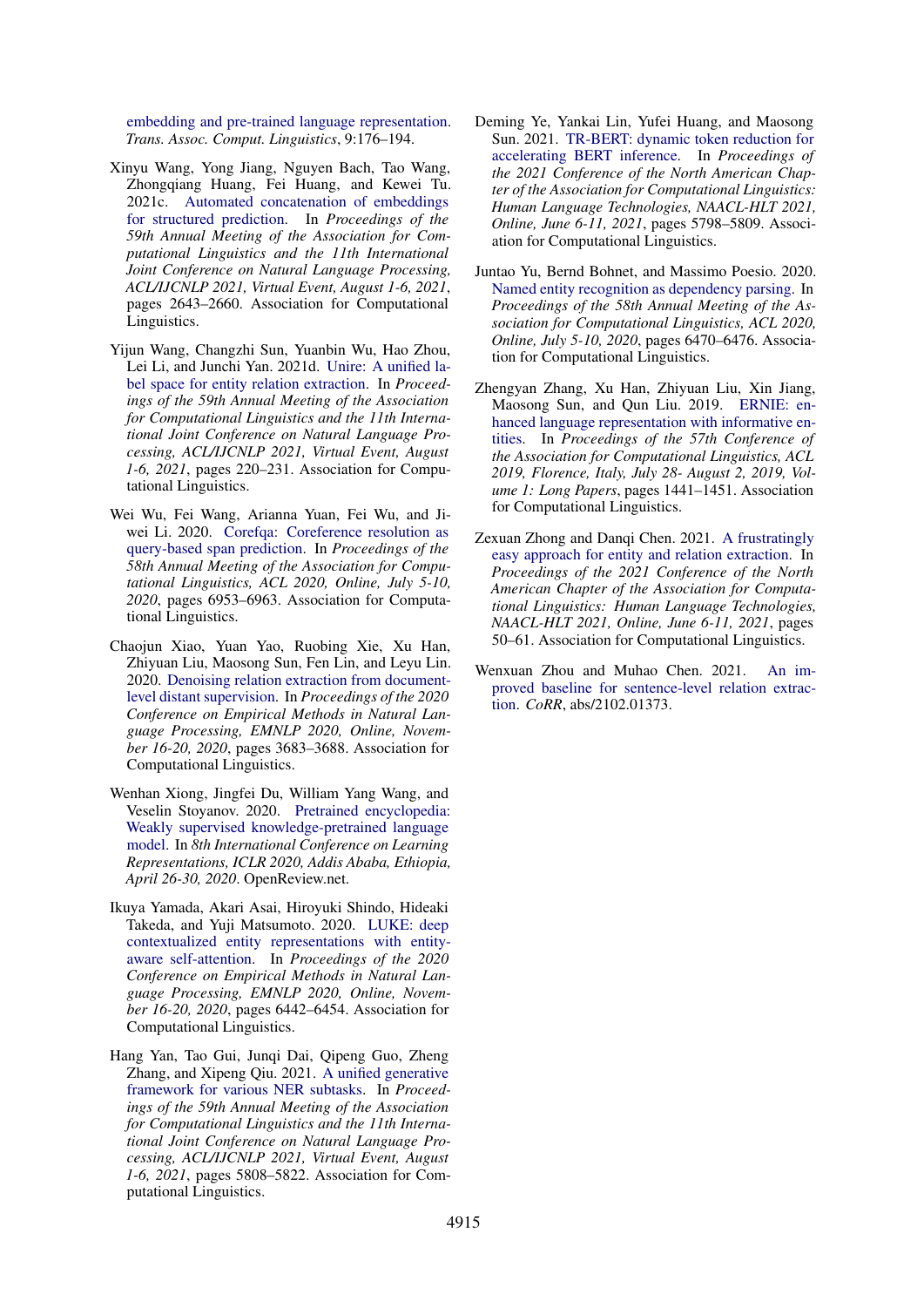# A Training Configuration

We train all the models with Adam optimizer [\(Kingma and Ba,](#page-9-16) [2015\)](#page-9-16) and 10% warmingup steps. And we adopt a learning rate of 2e-5 for models with BASE size and a learning rate of 1e-5 for models with LARGE or XXLARGE size. We run all experiments with 5 different seeds (42, 43, 44, 45, 46). For the bidirectional prediction on RE, we set the forward and inverse relation of symmetric labels to be consistent. The symmetric labels include the *PER-SOC* in the ACE04/ACE05 and the *Compare* and *Conjunction* in the SciERC.

For NER model, we set the maximum length of expanded sentence  $C$  as 512. For RE model, we set C as 256 for ACE05 and SciERC and set C as 384 for ACE04. To enumerate possible spans, we set the maximum span length  $L$  as 16 for OntoNote 5.0 and Few-NERD and set 8 for the other datasets. For the NER on CoNLL03 and the RE on ACE05, we search the batch size in [4,8,16,32] and observe the model with a batch size of 8 achieves a sightly better performance. Hence, we choose a batch size of 8 for all the datasets. We search the number of epochs in [3,5,8,10,15,50] for all the datasets and finally choose 8 for CoNLL03, 4 for OntoNote 5.0, 3 for Few-NERD, 10 for ACE05-NER, 15 for ACE04-NER, 50 for SciERC-NER and 10 for all the RE models.

## B Prompt Initialization for NER

Inspired by the success of prompt tuning [\(Brown](#page-8-9) [et al.,](#page-8-9) [2020;](#page-8-9) [Schick and Schütze,](#page-10-16) [2021\)](#page-10-16), we use the embedding of meaningful words instead of randomness to initialize the embedding of markers for the NER models. To be specific, we initialize a pair of markers for the span with the words [MASK] and *entity*. As shown in Table [8,](#page-12-0) using meaningful words as prompt to initialize the markers can bring a slight improvement to all six NER benchmarks.

# C Refine Entity Type

We attempt to apply the entity type prediction from the RE model to refine the entity type prediction from the NER model. As shown in Table [9,](#page-12-1) using the entity type predicted by the RE model brings +0.5% and -0.9% strict relation F1 on ACE05 and SciERC respectively. We observe that the most frequent entity type pair for each relation occupies 48.5% for ACE05, 52.0% for ACE04 and 19.1% for SciERC, which shows that the relation is more

<span id="page-12-3"></span>

Figure 3: Span representation of T-Concat, Solid Marker and Levitated Marker. We highlight the attention direction for the levitated marker and omit the bidirectional attention line between other token pairs. Token Concat conveys the representation of edged token, [Bank] and [China], through the classifier, while Solid Marker and Levitated Marker employ the features of two markers, [M] and [/M] for classification.

<span id="page-12-0"></span>

| <b>Init Strategy</b> | CoNLL03           | OntoNote 5.0     | <b>Few-NRED</b>  |
|----------------------|-------------------|------------------|------------------|
| Random               | $93.9_{+0.1}$     | $91.8_{\pm 0.0}$ | $70.8_{\pm 0.1}$ |
| Prompt               | $94.0_{+0.1}$     | $91.9_{+0.2}$    | $70.9_{+0.1}$    |
| <b>Init Strategy</b> | ACE <sub>05</sub> | ACE04            | <b>SciERC</b>    |
| Random               | $91.0_{+0.3}$     | $90.3_{+0.5}$    | $69.4_{+0.5}$    |
| Prompt               | $91.1_{+0.3}$     | $90.4_{\pm 0.4}$ | $69.9_{+0.7}$    |

Table 8: The entity F1 on test set of NER datasets when the PL-Marker is initialized with prompt or when it is initialized randomly. We use the RoBERT $a_{\text{LARGE}}$  for flat NER datasets and ALBERT<sub>XXLARGE</sub> for the nested NER datasets.

<span id="page-12-1"></span>

|                           | ACE05                                                                                                     | $\mid$ SciERC |      |  |
|---------------------------|-----------------------------------------------------------------------------------------------------------|---------------|------|--|
| <b>Entity Type Source</b> | $Ent$ Rel+ $Ent$ Rel+                                                                                     |               |      |  |
| NER Model                 | $\begin{array}{ l c c c c } \hline 89.8 & 66.0 & 69.9 \\ \hline 89.8 & 66.5 & 69.5 \\ \hline \end{array}$ |               | 41.6 |  |
| +RE Model Refine          |                                                                                                           |               | 40.7 |  |

Table 9: The entity F1 and the strict relation F1 on the test set of ACE05 and SciERC when the RE model is used to refine the NER prediction or when it is not used.

<span id="page-12-2"></span>

|                 |             | ACE <sub>05</sub> |             | <b>SciERC</b>     |  |
|-----------------|-------------|-------------------|-------------|-------------------|--|
| Model           | Rel<br>(F1) | Speed<br>(sent/s) | Rel<br>(F1) | Speed<br>(sent/s) |  |
|                 |             |                   |             |                   |  |
| <b>PURE</b>     | 67.7        | 76.5              | 50.1        | 88.3              |  |
| PURE w. InvRel. | 68.4        | 76.2              | 52.5        | 87.9              |  |
| PL-Marker       | 69.3        | 211.7             | 52.8        | 190.9             |  |

Table 10: Comparison of our RE model and PURE in relation F1 (boundaries) and speed. All models adopt the same entity input from the entity model of PURE.

relevant to the entity type in ACE05 than that in SciERC. Hence, we only use the RE model to refine the NER results for ACE04 and ACE05.

## D Inverse Relation on Baseline

We apply the inverse relation and bidirectional prediction on the baseline PURE (Full) [\(Zhong and](#page-11-2)